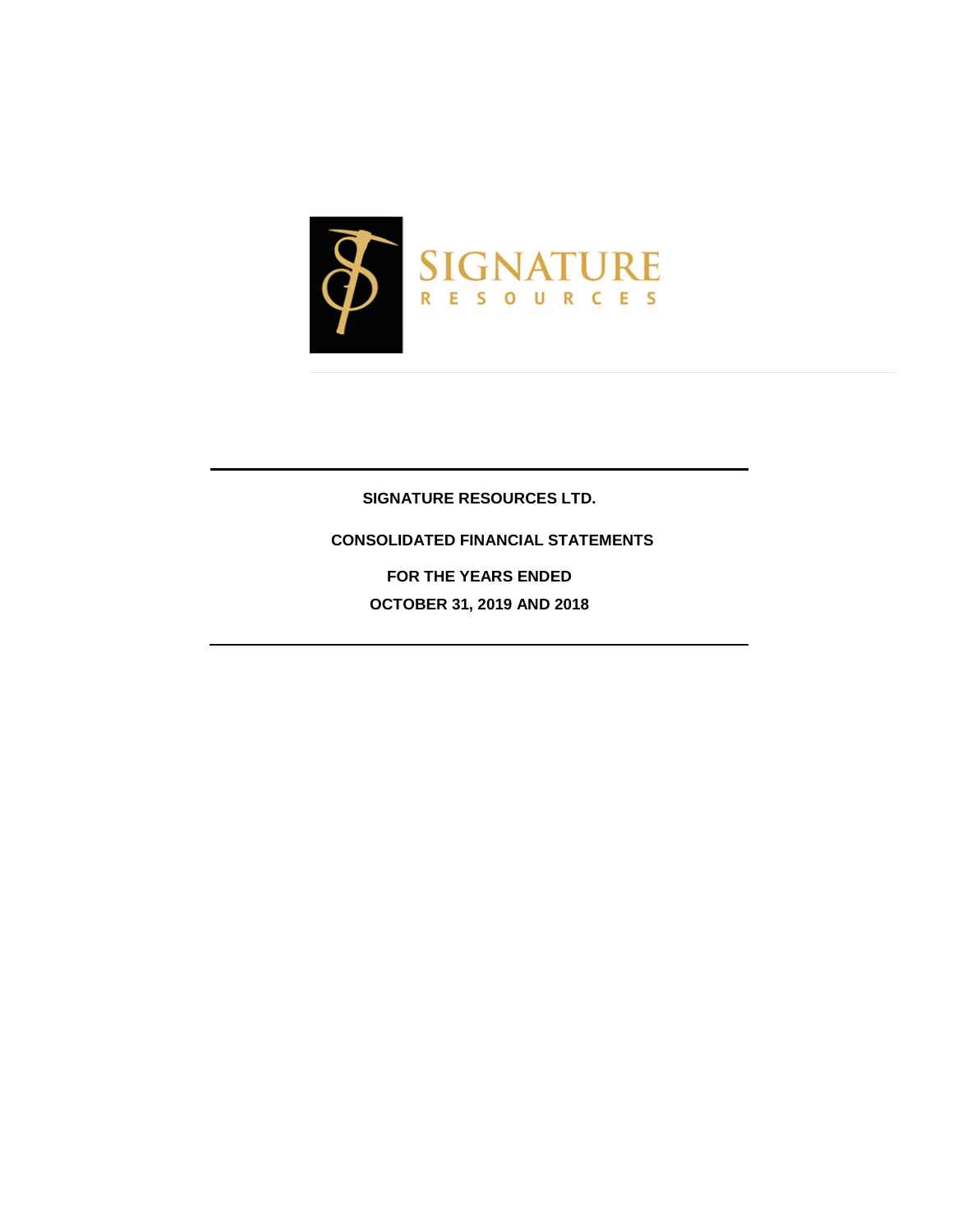# McGovern **Hurley**

Audit. Tax. Advisory.

## **Independent Auditor's Report**

To the Shareholders of Signature Resources Ltd.

## **Opinion**

We have audited the consolidated financial statements of Signature Resources Ltd. and its subsidiary (the "Company"), which comprise the consolidated statements of financial position as at October 31, 2019 and 2018, and the consolidated statements of loss and comprehensive loss, consolidated statements of cash flows and consolidated statements of changes in equity for the years then ended, and notes to the consolidated financial statements, including a summary of significant accounting policies.

In our opinion, the accompanying consolidated financial statements present fairly, in all material respects, the consolidated financial position of the Company as at October 31, 2019 and 2018, and its consolidated financial performance and its consolidated cash flows for the years then ended in accordance with International Financial Reporting Standards ("IFRS").

# **Basis for opinion**

We conducted our audit in accordance with Canadian generally accepted auditing standards. Our responsibilities under those standards are further described in the Auditor's responsibilities for the audit of the consolidated financial statements section of our report. We are independent of the Company in accordance with the ethical requirements that are relevant to our audit of the consolidated financial statements in Canada. We have fulfilled our other ethical responsibilities in accordance with these requirements. We believe that the audit evidence we have obtained is sufficient and appropriate to provide a basis for our opinion.

## **Material uncertainty related to going concern**

We draw attention to Note 1 in the consolidated financial statements, which indicates that the Company incurred a net loss during the year ended October 31, 2019 and, as of that date, the Company's current liabilities exceeded its current assets. As stated in Note 1, these events or conditions, along with other matters as set forth in Note 1, indicate that material uncertainties exist that cast significant doubt on the Company's ability to continue as a going concern. Our opinion is not modified in respect of this matter.

## **Other information**

Management is responsible for the other information. The other information comprises Management's Discussion and Analysis.

Our opinion on the consolidated financial statements does not cover the other information and we do not express any form of assurance conclusion thereon.

In connection with our audit of the consolidated financial statements, our responsibility is to read the other information and, in doing so, consider whether the other information is materially

251 Consumers Road, Suite 800 Toronto, Ontario M<sub>2</sub>J 4R<sub>3</sub> mcgovernhurley.com t. 416-496-1234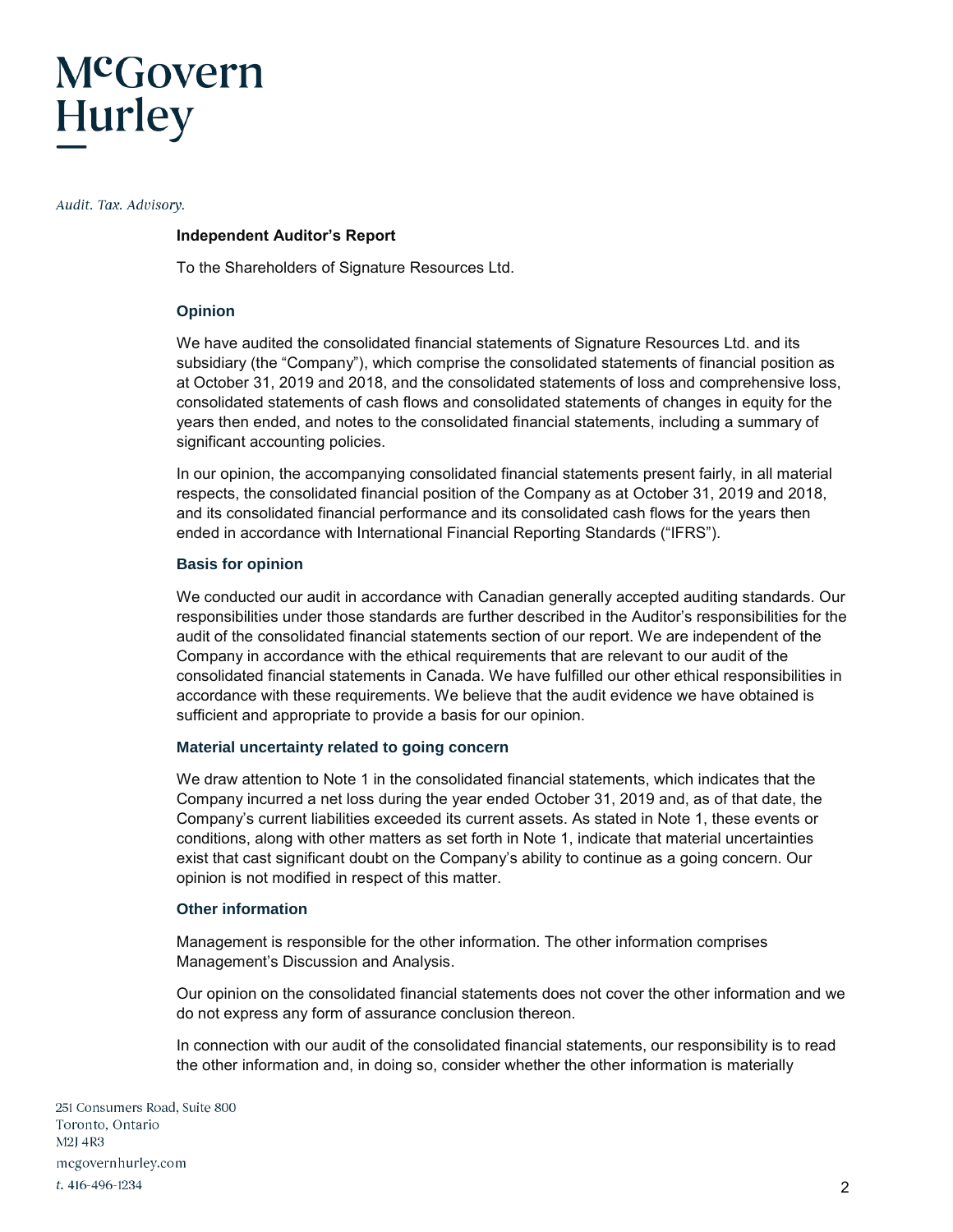# McGovern Hurley

inconsistent with the consolidated financial statements or our knowledge obtained in the audit or otherwise appears to be materially misstated.

We obtained the Management's Discussion and Analysis prior to the date of this auditor's report. If, based on the work we have performed, we conclude that there is a material misstatement of this other information, we are required to report that fact. We have nothing to report in this regard.

# **Responsibilities of management and those charged with governance for the consolidated financial statements**

Management is responsible for the preparation and fair presentation of the consolidated financial statements in accordance with IFRS, and for such internal control as management determines is necessary to enable the preparation of consolidated financial statements that are free from material misstatement, whether due to fraud or error.

In preparing the consolidated financial statements, management is responsible for assessing the Company's ability to continue as a going concern, disclosing, as applicable, matters related to going concern and using the going concern basis of accounting unless management either intends to liquidate the Company or cease operations, or has no realistic alternative but to do so.

Those charged with governance are responsible for overseeing the Company's financial reporting process.

# **Auditor's responsibilities for the audit of the consolidated financial statements**

Our objectives are to obtain reasonable assurance about whether the consolidated financial statements as a whole are free from material misstatement, whether due to fraud or error, and to issue an auditor's report that includes our opinion. Reasonable assurance is a high level of assurance, but is not a guarantee that an audit conducted in accordance with Canadian generally accepted auditing standards will always detect a material misstatement when it exists. Misstatements can arise from fraud or error and are considered material if, individually or in aggregate, they could reasonably be expected to influence the economic decisions of users taken on the basis of these consolidated financial statements.

As part of an audit in accordance with Canadian generally accepted auditing standards, we exercise professional judgement and maintain professional skepticism throughout the audit. We also:

- Identify and assess the risks of material misstatement of the consolidated financial statements, whether due to fraud or error, design and perform audit procedures responsive to those risks, and obtain audit evidence that is sufficient and appropriate to provide a basis for our opinion. The risks of not detecting a material misstatement resulting from fraud is higher than for one resulting from error, as fraud may involve collusion, forgery, intentional omissions, misrepresentations, or the override of internal control.
- Obtain an understanding of internal control relevant to the audit in order to design audit procedures that are appropriate in the circumstances, but not for the purpose of expressing an opinion on the effectiveness of the Company's internal control.
- Evaluate the appropriateness of accounting policies used and the reasonableness of accounting estimates and related disclosures made by management.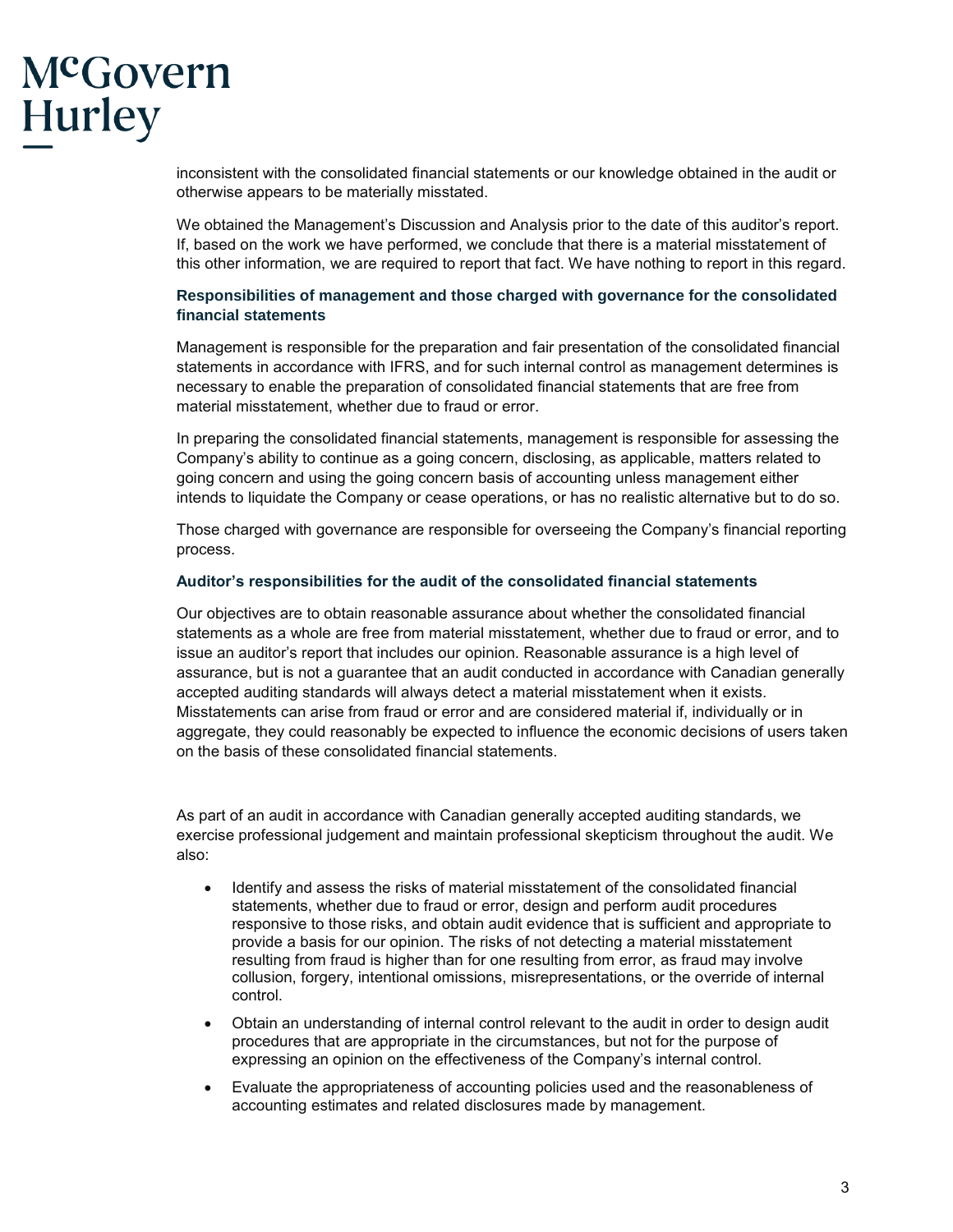# McGovern Hurley

- Conclude on the appropriateness of management's use of the going concern basis of accounting and, based on the audit evidence obtained, whether a material uncertainty exists related to events or conditions that may cast significant doubt on the Company's ability to continue as a going concern. If we conclude that a material uncertainty exists, we are required to draw attention in our auditor's report to the related disclosures in the consolidated financial statements or, if such disclosures are inadequate, to modify our opinion. Our conclusions are based on the audit evidence obtained up to the date of our auditor's report. However, future events or conditions may cause the Company to cease to continue as a going concern.
- Evaluate the overall presentation, structure and content of the consolidated financial statements, including the disclosures, and whether the consolidated financial statements represent the underlying transactions and events in a manner that achieves fair presentation.

We communicate with those charged with governance regarding, among other matters, the planned scope and timing of the audit and significant audit findings, including any significant deficiencies in internal control that we identify during our audit.

We also provide those charged with governance with a statement that we have complied with relevant ethical requirements regarding independence, and to communicate with them all relationships and other matters that may reasonably be thought to bear on our independence, and where applicable, related safeguards.

The engagement partner of the audit resulting in this independent auditor's report is Glen McFarland.

## **McGovern Hurley LLP**

M<sup>e</sup>awen Hwluj WP

**Chartered Professional Accountants Licensed Public Accountants**

Toronto, Ontario February 25, 2020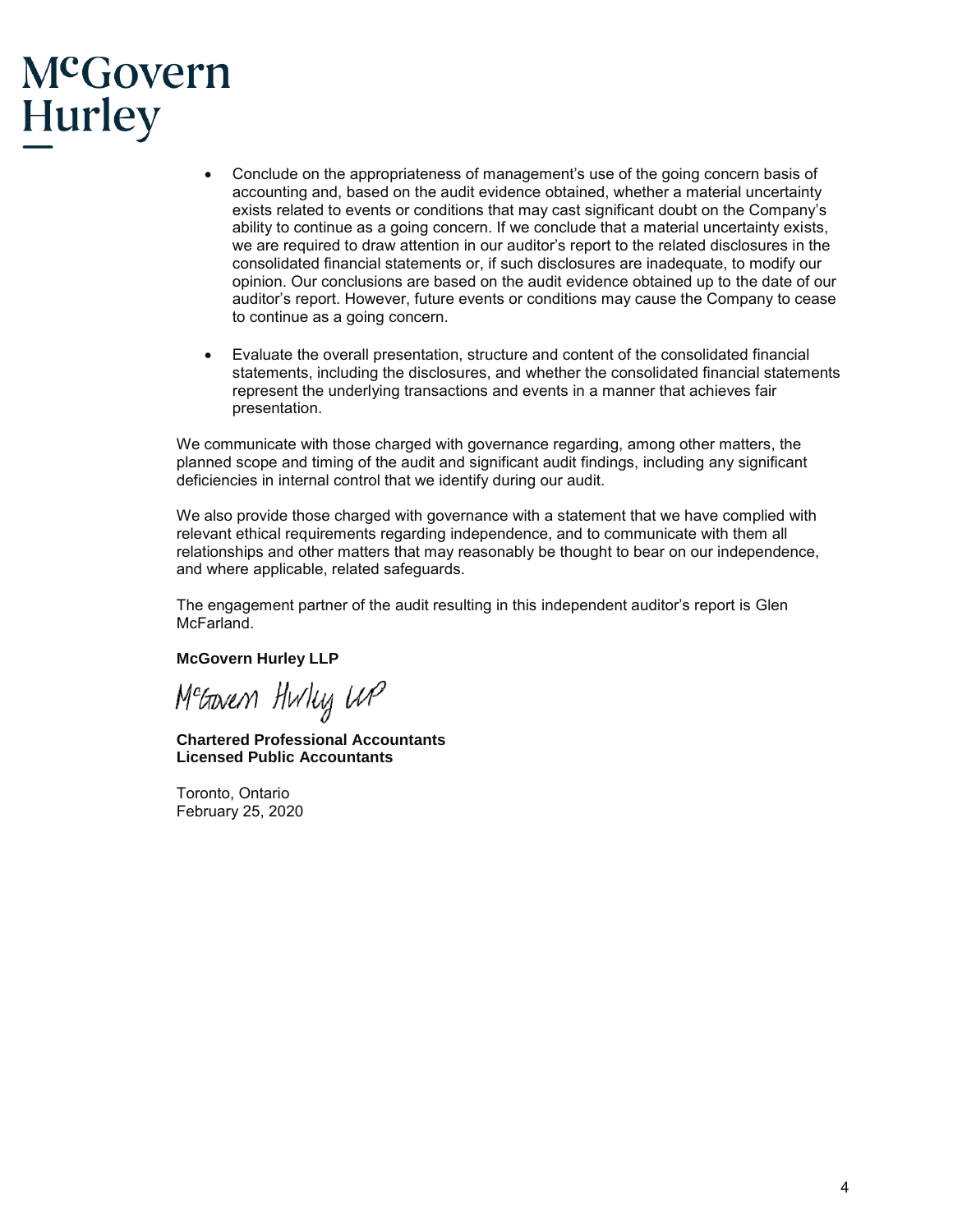# **SIGNATURE RESOURCES LTD. CONSOLIDATED STATEMENTS OF FINANCIAL POSITION AS AT (Expressed in Canadian dollars)**

|                                                                                                       |                | October 31  | October 31  |
|-------------------------------------------------------------------------------------------------------|----------------|-------------|-------------|
|                                                                                                       | <b>Note</b>    | 2019        | 2018        |
|                                                                                                       |                |             | \$          |
| <b>ASSETS</b>                                                                                         |                | \$          |             |
| <b>CURRENT</b>                                                                                        |                |             |             |
| Cash                                                                                                  |                | 267,639     | 461,921     |
| Amounts receivable                                                                                    |                | 29,377      | 91,925      |
| Prepaid expenses and deposit                                                                          |                | 40,144      | 34,379      |
| Total current assets                                                                                  |                | 337,160     | 588,225     |
| Equipment                                                                                             | 4              | 345,789     | 140,649     |
| Exploration and evaluation assets                                                                     | 5              | 5,838,911   | 5,399,612   |
| <b>Total assets</b>                                                                                   |                | 6,521,860   | 6,128,486   |
| <b>LIABILITIES</b>                                                                                    |                |             |             |
| <b>CURRENT</b>                                                                                        |                |             |             |
| Accounts payable and accrued liabilities                                                              | 6,8            | 1,667,961   | 1,214,513   |
| Rehabilitation provision                                                                              | 9              |             | 14,081      |
| Promissory note                                                                                       | 10             | 169,540     |             |
| <b>Total current liabilities</b>                                                                      |                | 1,837,501   | 1,228,594   |
| Rehabilitation provision                                                                              | 9              | 273,847     | 251,196     |
| <b>Total liabilities</b>                                                                              |                | 2,111,348   | 1,479,790   |
| SHAREHOLDERS' EQUITY                                                                                  |                |             |             |
| Share capital                                                                                         | 7              | 6,303,209   | 6,125,870   |
| Shares to be issued                                                                                   | $\overline{7}$ | 240,804     |             |
| Contributed surplus                                                                                   |                | 1,484,219   | 1,394,314   |
| Deficit                                                                                               |                | (3,617,720) | (2,871,488) |
| Total shareholders' equity                                                                            |                | 4,410,512   | 4,648,696   |
| Total liabilities and shareholders' equity                                                            |                | 6,521,860   | 6,128,486   |
| NATURE OF BUSINESS AND CONTINUING OPERATIONS (Note 1)<br>COMMITMENTS AND CONTINGENCIES (Notes 5 & 11) |                |             |             |

SUBSEQUENT EVENTS (Note 16)

*"Signed" "Signed"*

Walter Hanych, Director Stephen Timms, Director

The accompanying notes are an integral part of these consolidated financial statements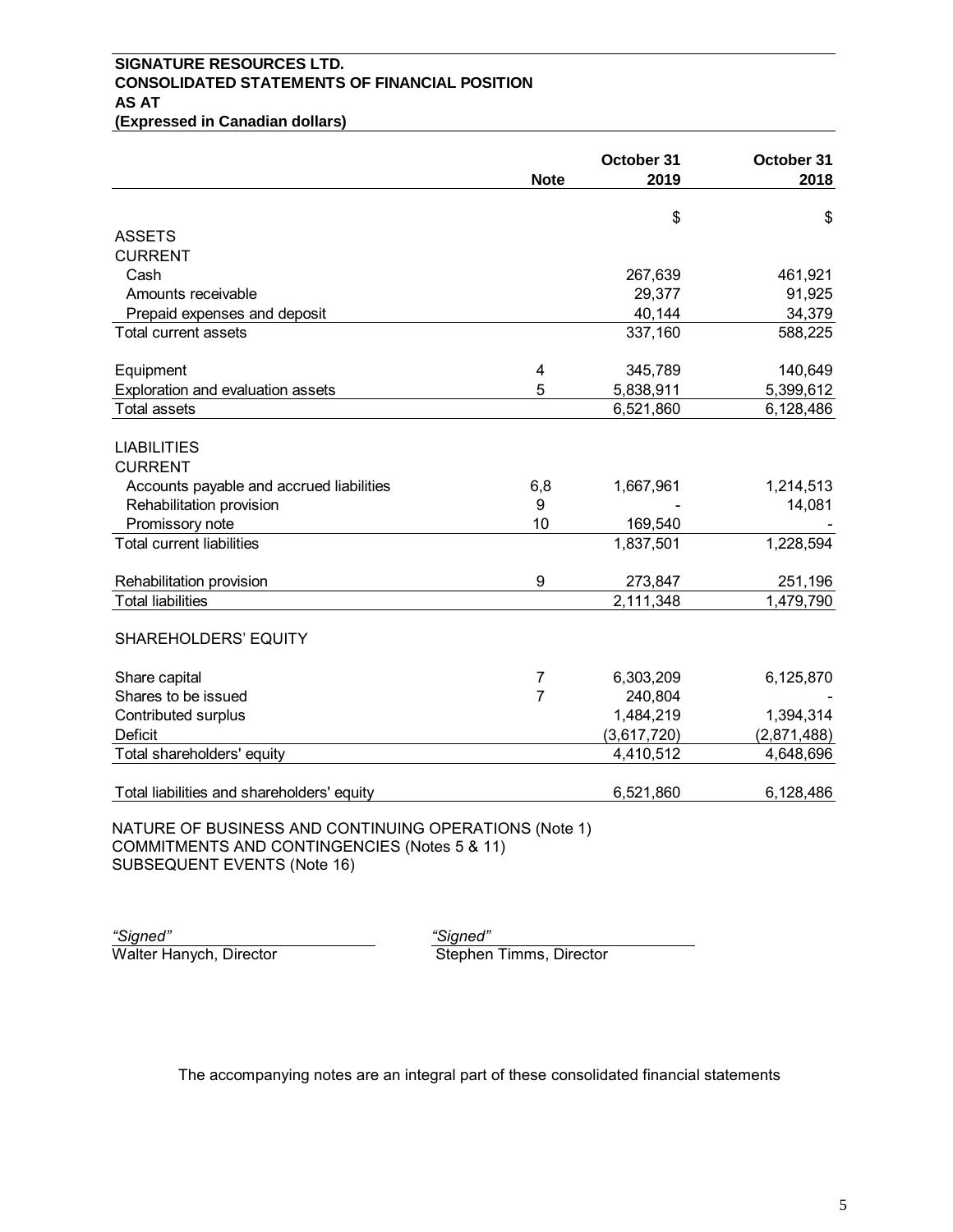# **SIGNATURE RESOURCES LTD. CONSOLIDATED STATEMENTS OF LOSS AND COMPREHENSIVE LOSS FOR THE YEARS ENDED OCTOBER 31, (Expressed in Canadian dollars)**

|                                                     | <b>Note</b> | 2019        | 2018       |
|-----------------------------------------------------|-------------|-------------|------------|
|                                                     |             | \$          | \$         |
| <b>GENERAL AND ADMINISTRATION</b>                   |             |             |            |
| Salaries and wages                                  | 6           | 304,800     | 264,000    |
| Office and general                                  |             | 180,630     | 198,809    |
| Professional fees                                   |             | 104,711     | 130,729    |
| Accretion expense                                   | 9           | 8,570       | 8,300      |
| Share-based payments                                | 6,7         | 83,469      | 184,576    |
| Depreciation                                        | 4           | 59,749      | 12,712     |
| NET LOSS BEFORE OTHER ITEMS                         |             | (741, 929)  | (799, 126) |
| Premium on flow-through shares income               | 14          |             | 274,638    |
| Foreign exchange income                             |             | 1,237       | 1,218      |
| Other income                                        |             |             | 2,926      |
| Interest expense                                    | 10          | (5, 540)    |            |
| NET LOSS AND COMPREHENSIVE LOSS                     |             | (746,232)   | (520, 344) |
|                                                     |             |             |            |
| LOSS PER SHARE, basic and diluted                   |             | (0.01)      | (0.01)     |
|                                                     |             |             |            |
| Weighted average number of common shares, basic and |             |             |            |
| diluted                                             |             | 101,068,939 | 84,528,752 |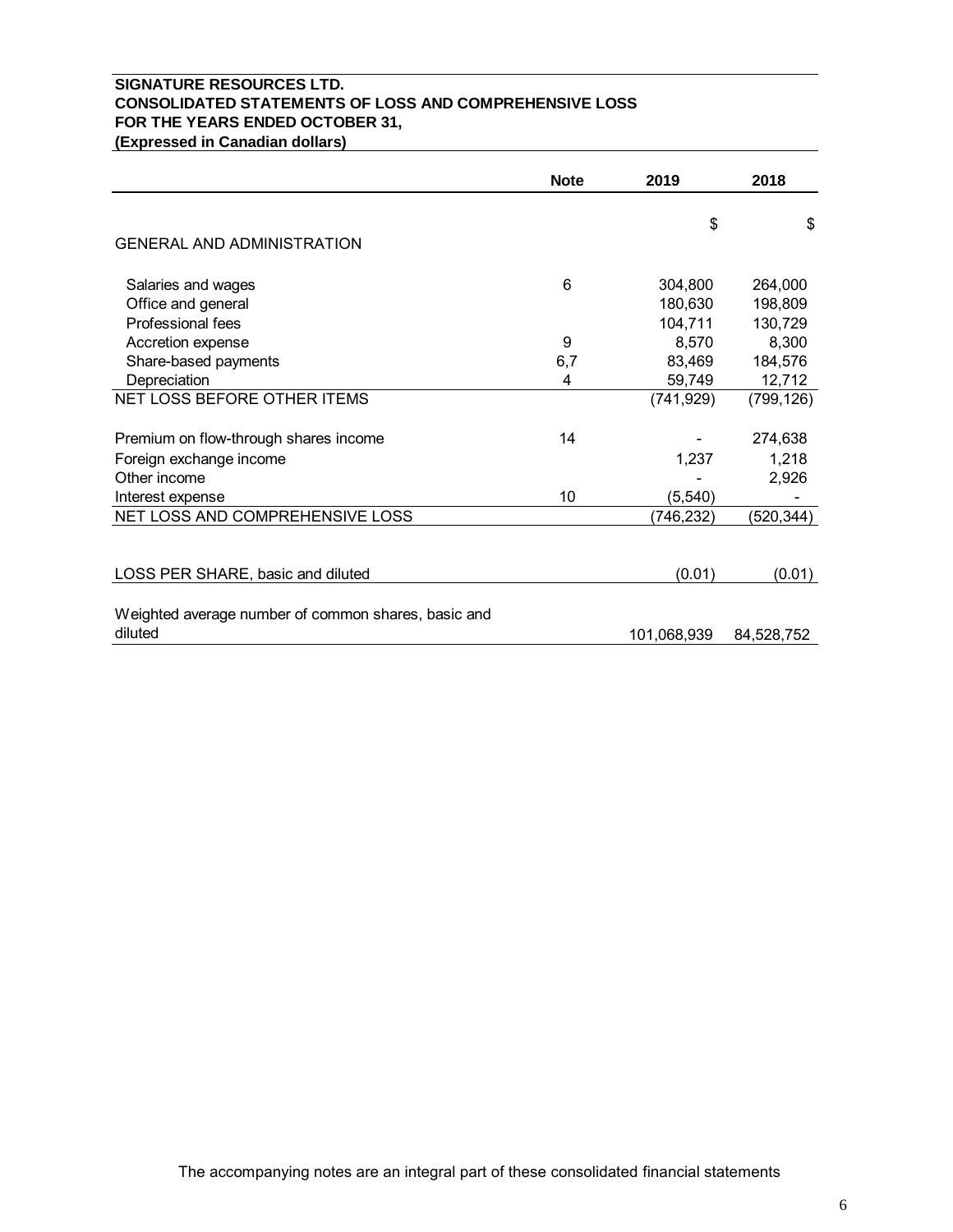## **SIGNATURE RESOURCES LTD. CONSOLIDATED STATEMENTS OF CASH FLOWS FOR THE YEARS ENDED OCTOBER 31, (Expressed in Canadian dollars)**

|                                                            | <b>Note</b>    | 2019         | 2018          |
|------------------------------------------------------------|----------------|--------------|---------------|
|                                                            |                | \$           | \$            |
| <b>OPERATING ACTIVITIES</b>                                |                |              |               |
| Net loss for the year                                      |                | (746, 232)   | (520, 344)    |
| Items not affecting cash:                                  |                |              |               |
| Accretion expense                                          | 9              | 8,570        | 8,300         |
| Depreciation expense                                       | 4              | 59,749       | 12,712        |
| Share-based payments                                       | 7              | 83,469       | 184,576       |
| Premium on flow-through shares income                      | 14             |              | (274, 638)    |
| Interest expense                                           | 10             | 5,540        |               |
|                                                            |                | (588, 904)   | (589, 394)    |
| Changes in non-cash working capital items:                 |                |              |               |
| Amounts receivable                                         |                | 62,548       | (78, 813)     |
| Prepaid expenses and deposit                               |                | (5,765)      | 9,329         |
| Accounts payable and accrued liabilities                   |                | 406,327      | 123,803       |
| Cash flows used in operating activities                    |                | (125, 794)   | (535, 075)    |
|                                                            |                |              |               |
| <b>FINANCING ACTIVITIES</b>                                |                |              |               |
| Shares to be issued related to private placement           | 7              | 240,804      |               |
| Proceeds from private placement                            | 7              | 136,555      | 2,107,118     |
| Share issuance costs                                       | 7              | (2,780)      | (90, 363)     |
| <b>Exercise of warrants</b>                                | 7              |              | 217,444       |
| Proceeds from promissory note                              | 10             | 164,000      |               |
| Cash flows from financing activities                       |                | 538,579      | 2,234,199     |
| <b>INVESTING ACTIVITIES</b>                                |                |              |               |
| Expenditures on exploration and evaluation assets          | 5              | (336, 251)   | (1,368,098)   |
| Expenditures on equipment                                  | 4              | (270, 816)   | (139, 285)    |
| Cash flows used in investing activities                    |                | (607,067)    | (1,507,383)   |
|                                                            |                |              |               |
| Change in cash during the year                             |                | (194, 282)   | 191,741       |
| Cash, beginning of year                                    |                | 461,921      | 270,180       |
| Cash, end of year                                          |                | 267,639      | 461,921       |
| Non-cash activities:                                       |                |              |               |
| Depreciation included in exploration and evaluation assets | 4              | \$<br>5,927  | 6,184         |
| Finders' warrants issued                                   | $\overline{7}$ | \$           | 26,642        |
| Issuance of shares for acquisition of Lingman Property     | $\mathbf 5$    | \$           | \$<br>600,000 |
| Issuance of shares previously to be issued                 | $\overline{7}$ | \$           | \$<br>202,000 |
| Exercise of options for consulting services                | $\overline{7}$ | \$<br>50,000 | \$            |
| Changes in accrued property expenditures                   |                | \$<br>97,121 | \$            |

The accompanying notes are an integral part of these consolidated financial statements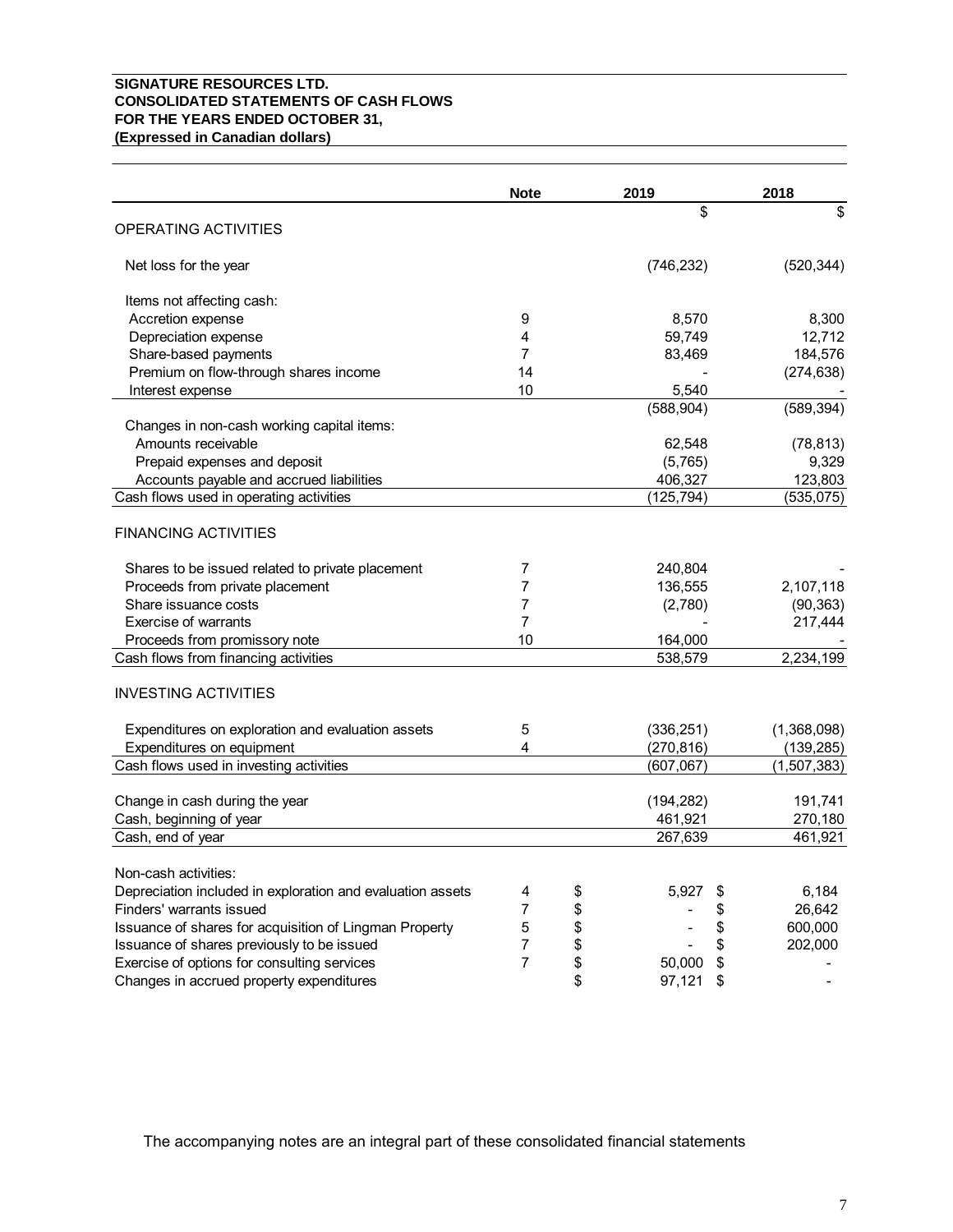# **SIGNATURE RESOURCES LTD. CONSOLIDATED STATEMENTS OF CHANGES IN EQUITY FOR THE YEARS ENDED OCTOBER 31,**

**(Expressed in Canadian dollars)**

|                                              |             |               | <b>Number of Number of Shares</b> |            | Share Shares to be | <b>Contributed</b> |                |              |
|----------------------------------------------|-------------|---------------|-----------------------------------|------------|--------------------|--------------------|----------------|--------------|
|                                              | <b>Note</b> | <b>Shares</b> | to be Issued                      | Capital    | <b>Issued</b>      | <b>Surplus</b>     | <b>Deficit</b> | <b>Total</b> |
|                                              |             |               |                                   |            |                    |                    | \$             |              |
| Balance, October 31, 2017                    |             | 68,301,524    | 2,862,500                         | 3,698,212  | 213,239            | 855,847            | (2,351,144)    | 2,416,154    |
| Private placement                            |             | 20,443,575    | (1,862,500)                       | 2,259,118  | (152,000)          |                    |                | 2,107,118    |
| <b>Issuance of warrants</b>                  |             |               |                                   | (453, 748) |                    | 453,748            |                |              |
| Acquisition of Lingside Property             | 5.7         | 5,000,000     |                                   | 600,000    |                    |                    |                | 600,000      |
| Exercise of warrants                         |             | 5,348,870     | (1,000,000)                       | 378,540    | (61, 239)          | (99, 857)          |                | 217,444      |
| Share issuance costs                         |             |               |                                   | (90, 363)  |                    |                    |                | (90, 363)    |
| Premium on flow-through shares               | 14          |               |                                   | (265, 889) |                    |                    |                | (265, 889)   |
| Share-based payments                         |             |               |                                   |            |                    | 184,576            |                | 184,576      |
| Net loss and comprehensive loss for the year |             |               |                                   |            |                    |                    | (520, 344)     | (520, 344)   |
| Balance, October 31, 2018                    |             | 99,093,969    |                                   | 6,125,870  |                    | 1,394,314          | (2,871,488)    | 4,648,696    |
| Balance, October 31, 2018                    |             | 99,093,969    |                                   | 6,125,870  |                    | 1,394,314          | (2,871,488)    | 4,648,696    |
| Private placement                            |             | 1,820,735     | 4,816,080                         | 136,555    | 240,804            |                    |                | 377,359      |
| Share issuance costs                         |             |               |                                   | (2,780)    |                    |                    |                | (2,780)      |
| <b>Issuance of warrants</b>                  |             |               |                                   | (30, 932)  |                    | 30,932             |                |              |
| Exercise of options                          |             | 1,000,000     |                                   | 74,496     |                    | (24, 496)          |                | 50,000       |
| Share-based payments                         |             |               |                                   |            |                    | 83,469             |                | 83,469       |
| Net loss and comprehensive loss for the year |             |               |                                   |            |                    |                    | (746, 232)     | (746, 232)   |
| Balance, October 31, 2019                    |             | 101,914,704   | 4,816,080                         | 6,303,209  | 240,804            | 1,484,219          | (3,617,720)    | 4,410,512    |

The accompanying notes are an integral part of these consolidated financial statements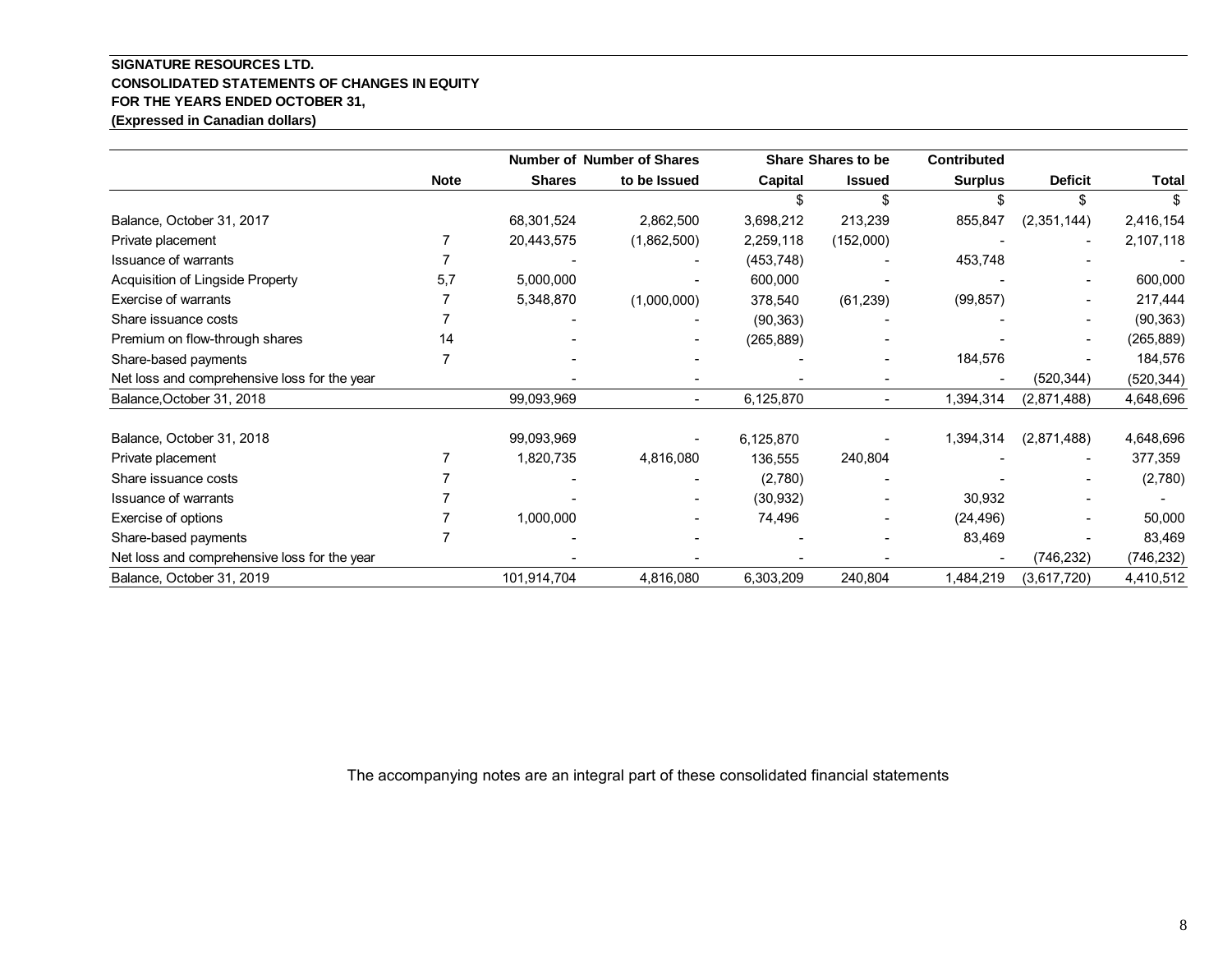## **(Expressed in Canadian Dollars)**

# 1. NATURE OF BUSINESS AND CONTINUING OPERATIONS

Signature Resources Ltd. (the "Company" or "Signature") was incorporated on May 3, 2010, under the British Columbia Business Corporations Act. The Company's principal business activities include the acquisition and exploration of mineral properties in Canada. The Company's common shares are publicly traded on the TSX-Venture Exchange ("TSXV") under the stock symbol "SGU", on the OTCQB under the symbol "SGGTF", and on the FSE under the symbol "3S3". The Company's head office address is 200-366 Bay Street, Toronto, ON M5H 4B2.

At October 31, 2019, the Company had not yet determined whether its properties contained ore reserves that are economically recoverable. Although the Company has taken steps to verify title to the properties on which it is conducting exploration and in which it has an interest, in accordance with industry practice for the current stage of exploration of such properties, these procedures do not guarantee the Company's title. Property title may be subject to unregistered prior agreements or noncompliance with regulatory requirements. The Company's assets may also be subject to increases in taxes and royalties, renegotiation of contracts, currency exchange fluctuations and restrictions and political uncertainty.

As at October 31, 2019, the Company has an accumulated deficit of \$3,617,720 (October 31, 2018 - \$2,871,488), a working capital deficiency of \$1,500,341 (October 31, 2018 - \$640,369), and is not yet generating positive cash flows from operations. These factors indicate the existence of material uncertainties that cast significant doubt about the Company's ability to continue its operations as a going concern and to realize its assets as their carrying values are dependent upon obtaining additional financing and for generating revenues sufficient to cover its operating costs.

The Company will need to raise capital in order to fund its operations. To address its financing requirements, the Company will seek financing through debt and equity financings, asset sales, and rights offerings to existing shareholders. The ability of the Company to raise sufficient capital cannot be predicted at this time.

These consolidated financial statements do not give effect to any adjustments which would be necessary should the Company be unable to continue as a going concern and therefore be required to realize its assets and discharge its liabilities in other than the normal course of business and at amounts different from those reflected in the accompanying consolidated financial statements. Such adjustments could be material.

## 2. BASIS OF PRESENTATION AND STATEMENT OF COMPLIANCE

These financial statements are prepared in accordance with International Financial Reporting Standards ("IFRS"), as issued by the International Accounting Standards Board ("IASB").

The financial statements have been prepared on the historical cost basis except as explained in the accounting policies set out in Note 3. The financial statements have been prepared on an accrual basis except for cash flow information.

The preparation of financial statements requires management to make judgments, estimates and assumptions that affect the application of policies and reported amounts of assets and liabilities, revenues and expenses. The estimates and associated assumptions are based on historical experience and various other factors that are believed to be reasonable under the circumstances, the result of which form the basis of making the judgements about carrying values of assets and liabilities that are not readily apparent from other sources. Actual results may differ from these estimates.

The functional and presentation currencies of the Company and its subsidiary are the Canadian dollar.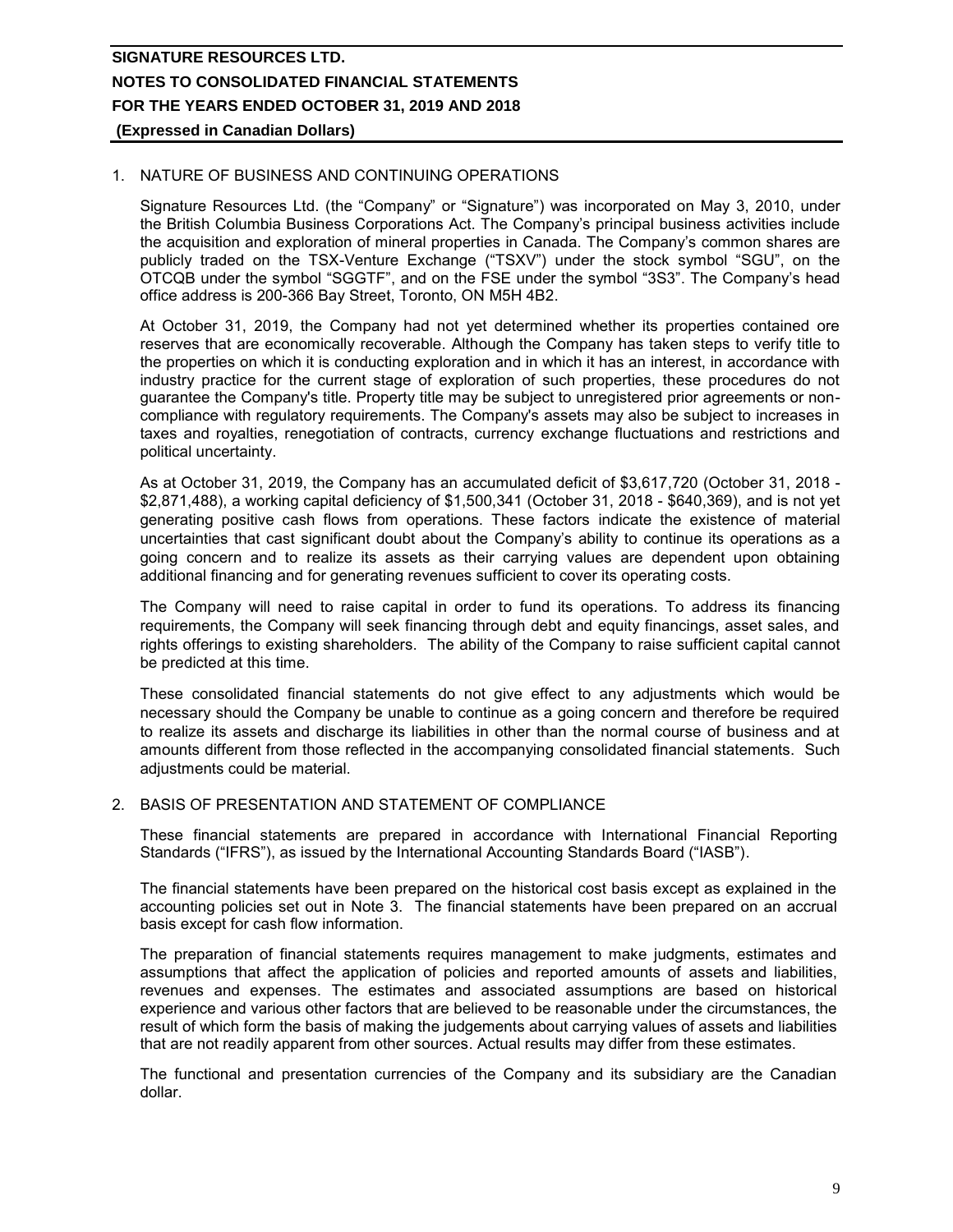# **(Expressed in Canadian Dollars)**

## 2. BASIS OF PRESENTATION AND STATEMENT OF COMPLIANCE (continued)

These financial statements include the accounts of the Company and its wholly-owned subsidiary, Cool Minerals Inc. On November 10, 2014, the Company completed an internal reorganization by amalgamating Cool Minerals Inc. with Eagle Feather Resources Inc. All intercompany amounts and transactions have been eliminated on consolidation.

The financial statements were authorized for issue by the Board of Directors on February 25, 2020.

The estimates and underlying assumptions are reviewed on an ongoing basis. Revisions to accounting estimates are recognized in the period in which the estimate is revised if the revision affects only that period or in the period of the revision and further periods if the review affects both current and future periods.

## 3. SUMMARY OF SIGNIFICANT ACCOUNTING POLICIES

- a) Exploration and Evaluation Assets
	- i. Pre-license expenditures

Pre-license expenditures are costs incurred before the legal rights to explore a specific area have been obtained. These costs are expensed in the period in which they are incurred as exploration and evaluation expense.

ii. Exploration and evaluation expenditures

Once the legal right to explore has been acquired, costs directly associated with the exploration project are capitalized as either tangible or intangible exploration and evaluation assets ("E&E") according to the nature of the asset acquired. Such E&E costs may include undeveloped land acquisition, geological, geophysical and seismic, exploratory drilling and completion, testing, decommissioning and directly attributable internal costs. E&E costs are not depleted and are carried forward until technical feasibility and commercial viability of extracting a mineral resource is considered to be determined. The technical feasibility and commercial viability of a mineral resource is considered to be established when proved and or probable mineral reserves are determined to exist. All such carried costs are subject to technical, commercial and management review at least once a year to confirm the continued intent to develop or otherwise extract value from the exploratory activity. When this is no longer the case, impairment costs are expensed. Upon determination of mineral reserves, E&E assets attributed to those reserves are first tested for impairment and then reclassified to development and production assets within property, plant and equipment, net of any impairment. Expired land costs are also expensed to exploration and evaluation expense as they occur.

The Company has not established any NI 43-101 compliant proven or probable reserves on any of its exploration and evaluation assets.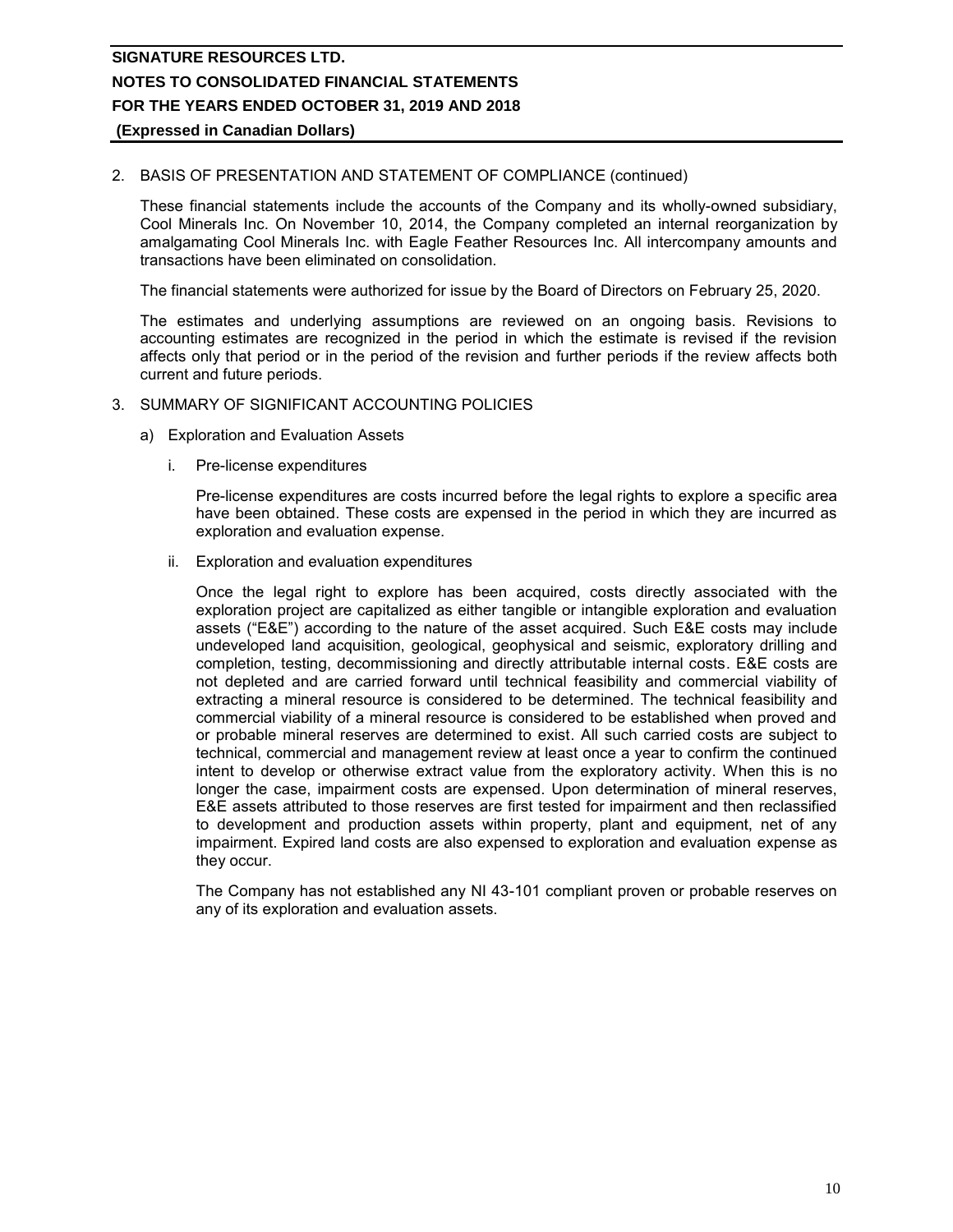# 3. SUMMARY OF SIGNIFICANT ACCOUNTING POLICIES (continued)

iii. Impairment

Exploration and evaluation assets are assessed for impairment when indicators and circumstances suggest that the carrying amount may exceed its recoverable amount. If any such indication exists, the recoverable amount of the asset is estimated in order to determine the extent of the impairment. Where it is not possible to estimate the recoverable amount of an individual asset, the Company estimates the recoverable amount of the cash-generating unit to which the asset belongs. The recoverable amount is the higher of fair value less costs to sell and value in use. Fair value is determined as the amount that would be obtained from the sale of the asset in an arm's length transaction between knowledgeable and willing parties. In assessing value in use, the estimated future cash flows are discounted to their present value using a pre-tax discount rate that reflects current market assessments of the time value of money and the risks specific to the asset. If the recoverable amount of an asset is estimated to be less than its carrying amount, the carrying amount of the asset is reduced to its recoverable amount and the impairment loss is recognized in the profit or loss for the period.

Industry-specific indicators for an impairment review arise typically when one of the following circumstances applies:

- Substantive expenditure or further exploration and evaluation activities is neither budgeted nor planned;
- Title to the asset is compromised, has expired or is expected to expire;
- Adverse changes in the taxation, regulatory or political environment;
- Adverse changes in variables in commodity prices and markets making the project unviable; and
- Variations in the exchange rate for the currency of operation.

Where an impairment loss subsequently reverses, the carrying amount of the asset (or cash generating unit) is increased to the revised estimate of its recoverable amount, but to an amount that does not exceed the carrying amount that would have been determined had no impairment loss been recognized for the asset (or cash-generating unit) in prior years. A reversal of an impairment loss is recognized immediately in profit or loss.

iv. Government assistance

Mining exploration tax credits for certain exploration expenditures incurred are treated as a reduction of the exploration and development costs of the respective exploration and evaluation assets.

b) Basis of Consolidation

The consolidated financial statements include the accounts of the Company and its whollyowned subsidiary. All intercompany balances and transactions have been eliminated upon consolidation. Subsidiaries are entities over which the Company has control, where control is defined to exist when the Company is exposed to variable returns from its involvement with the investee and has the ability to affect those returns through its power over the investee. Subsidiaries are fully consolidated from the date control is transferred to the Company, and are de-consolidated from the date control ceases.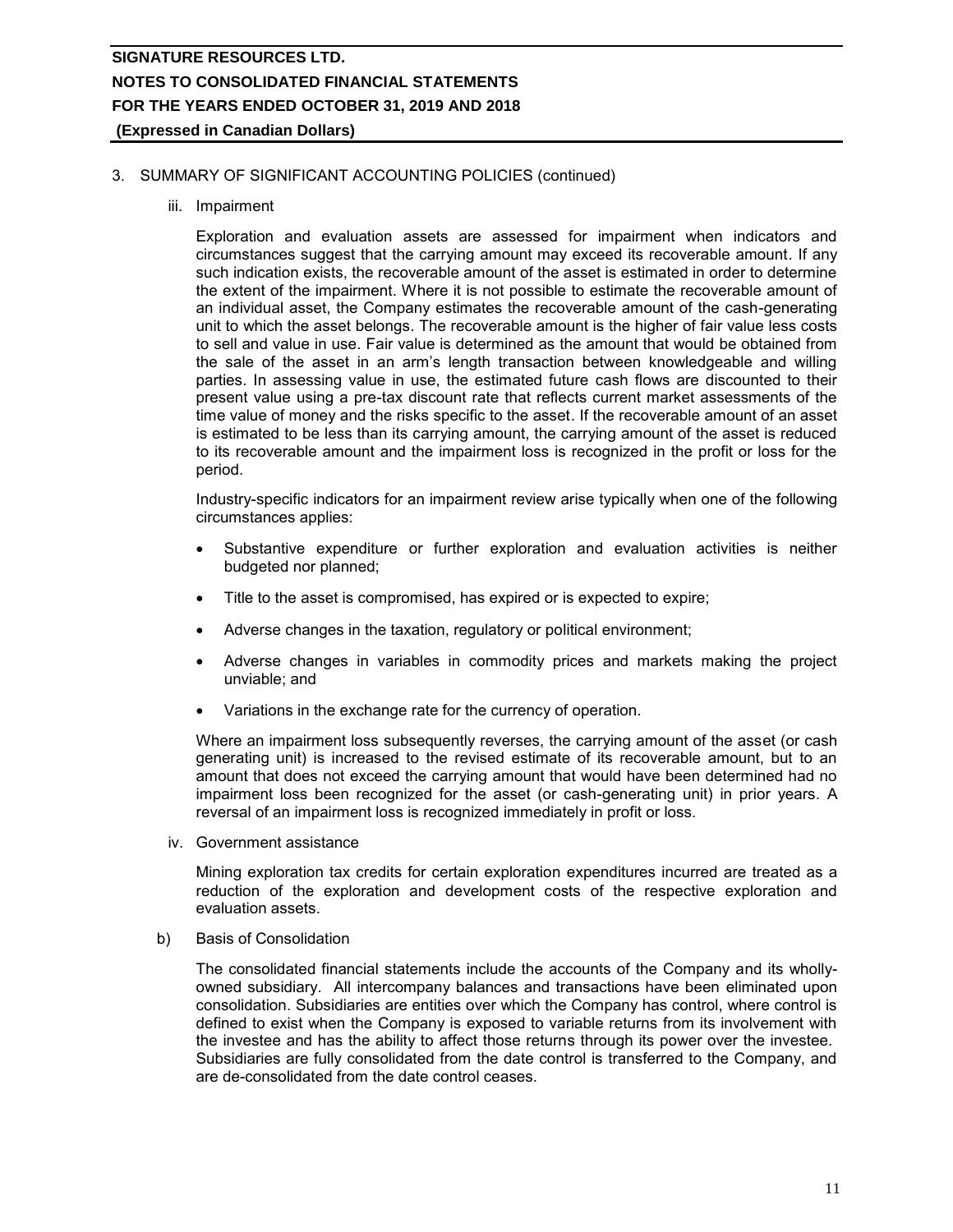## 3. SUMMARY OF SIGNIFICANT ACCOUNTING POLICIES (continued)

c) Rehabilitation Provisions

An obligation to incur restoration, rehabilitation and environmental costs arises when environmental disturbance is caused by the exploration or development of an exploration and evaluation property. Such costs arise from the decommissioning of plant and other site preparation work, discounted to their net present value, are provided for and capitalized at the start of each project to the carrying amount of the asset, along with a corresponding liability as soon as the obligation to incur such costs arises. The timing of the actual rehabilitation expenditure is dependent on a number of factors such as the life and nature of the asset, the operating license conditions and, when applicable, the environment in which the mine operates.

Discount rates using a pre-tax rate that reflects the time value of money are used to calculate the net present value. These costs are charged against profit or loss over the economic life of the related asset, through amortization using either the unit-of-production or the straight line method. The corresponding liability is progressively increased as the effect of discounting unwinds creating a related expense recognized in profit or loss.

d) Cash and Short-Term Investments

Cash in the consolidated statements of financial position is comprised of cash held at major financial institutions or lawyer's trust accounts. The Company's short-term investments consist of guaranteed investment certificates (GICs) with a maturity greater than 90 days but less than one year.

e) Income Taxes

Income tax on the profit or loss for the periods presented comprises current and deferred tax. Income tax is recognized in profit or loss except to the extent that it relates to items recognized in other comprehensive income of loss or directly in equity, in which case it is recognized in other comprehensive income or loss or equity.

Current tax expense is the expected tax payable on the taxable income for the year, using tax rates enacted or substantively enacted at year end, adjusted for amendments to tax payable with regards to previous years.

Deferred tax is recognized in respect of temporary differences arising between the tax bases of assets and liabilities and their carrying amounts in the financial statements unless such differences arise from goodwill or the initial recognition (other than in a business combination) of other assets or liabilities in a transaction that affects neither the taxable profit nor the accounting profit or loss. The amount of deferred tax provided is based on the expected manner of realization or settlement of the carrying amount of assets and liabilities, using tax rates enacted or substantively enacted at the end of the reporting period applicable to the period of expected realization or settlement.

A deferred tax asset is recognized only to the extent that it is probable that future taxable profits will be available against which the asset can be utilized.

Deferred tax assets and liabilities are offset when there is a legally enforceable right to set off current tax assets against current tax liabilities and when they relate to income taxes levied by the same tax authority and the group intends to settle its current tax assets and liabilities on a net basis.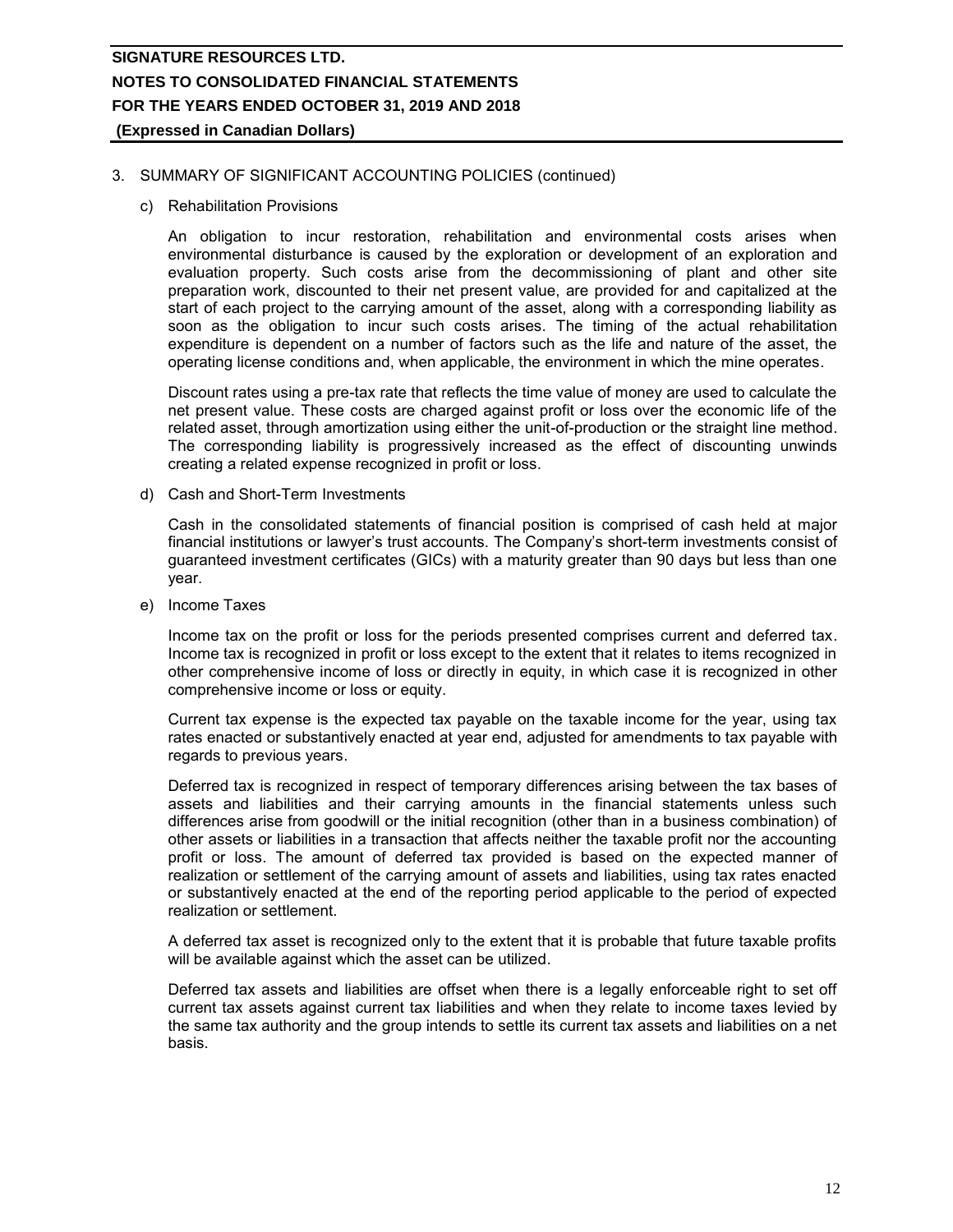# 3. SUMMARY OF SIGNIFICANT ACCOUNTING POLICIES (continued)

f) Share Capital and Flow-Through Shares

Common shares are classified as equity. Transaction costs directly attributable to the issue of common shares are recognized as a deduction from equity, net of any tax effects.

The Company finances some exploration expenditures through the issuance of flow-through shares. In accordance with IAS 12, Income Taxes, a deferred tax liability is recognized, with certain specific exceptions, for the taxable temporary difference that arises from the difference between the carrying amount of eligible expenditures capitalized as an asset in the statement of financial position and its tax base. At the time the flow-through shares are issued, there is a potential premium paid on the flow-through shares calculated based on the share issuance price and the market price at the time of closing. In the absence of a market price, the Company uses the fair value as determined by the price per share in recent non flow-through share financings or other techniques as considered necessary. This premium is recorded as premium on flowthrough shares liability on the consolidated statements of financial position reducing share capital and is drawn down proportionately as the flow-through exploration spending occurs and recorded to deferred tax expense. In instances where the Company has sufficient deductible temporary differences available to offset the deferred income tax liability created from renouncing qualifying expenditures, the realization of the deductible temporary differences will be shown as a recovery in profit or loss in the period of renunciation.

g) Share-Based Payments

The Company has an equity-settled share-based compensation plan. Equity settled share-based payments to employees and others providing similar services are measured at the fair value of the equity instruments at the grant date. The fair value is measured at the grant date using the Black-Scholes option pricing model and each tranche is recognized on a graded-vesting basis over the period in which options vest. At the end of each reporting period, the Company revises its estimate of the number of equity instruments expected to vest. The impact of the revision of the original estimates, if any, is recognized in profit or loss such that the cumulative expense reflects the revised estimate, with a corresponding adjustment to contributed surplus. Upon expiry, the recorded value remains in contributed surplus.

Equity-settled share-based payment transactions with parties other than employees are measured at the fair value of the goods or services received, except where that fair value cannot be estimated reliably, in which case they are measured at the fair value of the equity instruments granted, measured at the date the entity obtains the goods or the counterparty renders the service.

h) Loss Per Share

The Company presents basic and diluted loss per share data for its common shares, calculated by dividing the loss attributable to common shareholders of the Company by the weighted average number of common shares outstanding during the year. Diluted loss per share does not adjust the loss attributable to common shareholders or the weighted average number of common shares outstanding when the effect is anti-dilutive.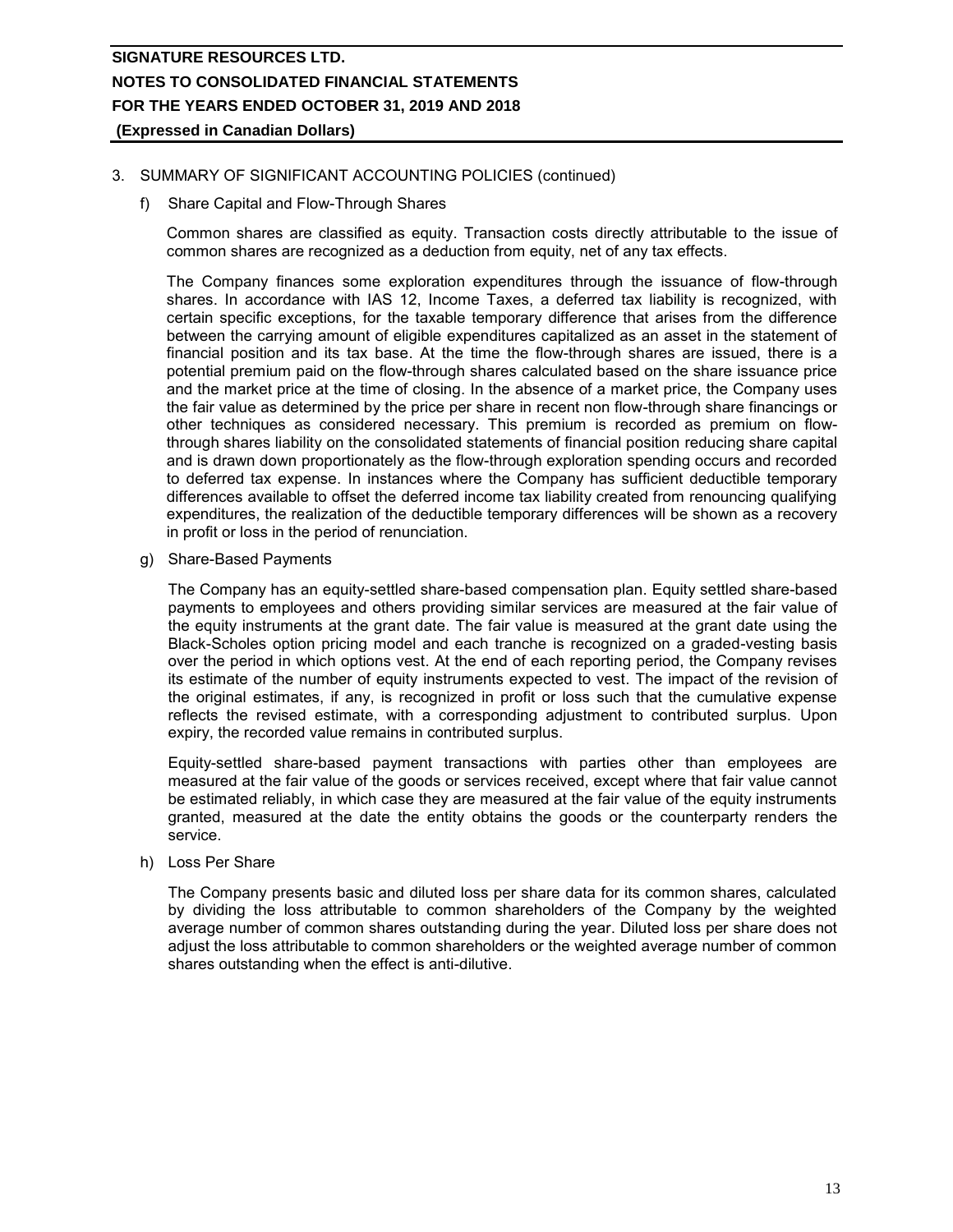# 3. SUMMARY OF SIGNIFICANT ACCOUNTING POLICIES (continued)

i) Financial Instruments

Effective November 1, 2018, the Company adopted IFRS 9 Financial Instruments and applied it on a retrospective basis, replacing existing standards and interpretations, including IAS 39 Financial Instruments: Recognition and Measurement. The application of IFRS 9 has not resulted in any differences between the previous carrying amounts and the carrying amounts at the date of initial application of IFRS 9. The adoption of IFRS 9 resulted in changes in accounting policies which are described below.

# *Classification*

On initial recognition, the Company determines the classification of financial instruments based on the following categories:

- 1. Measured at amortized cost
- 2. Measured at fair value through profit or loss (FVTPL)
- 3. Measured at fair value through other comprehensive income (FVTOCI)

The classification under IFRS 9 is based on the business model under which a financial asset is managed and on its contractual cash flow characteristics. Assets held for the collection of contractual cash flows and for which those cash flows correspond solely to principal repayments and interest payments are measured at amortized cost. Contracts with embedded derivatives where the host is a financial instrument in the scope of the standard will be assessed as a whole for classification.

A financial asset is measured at amortized cost if both of the following criteria are met:

- 1. Held within a business model whose objective is to hold assets to collect contractual cash flows; and
- 2. Contractual terms give rise on specified dates to cash flows that are solely payments of principal and interest on the principal amount outstanding.

Equity investments held for trading are classified as FVTPL. For all other equity investments that are not held for trading, the Company may irrevocably elect, on initial recognition, to present subsequent changes in the investment's fair value in other comprehensive income. This election is made on an investment-by-investment basis.

Financial liabilities are measured at amortized cost unless they must be measured at FVTPL (such as derivatives), or if the Company has chosen to evaluate them at FVTPL.

The Company has assessed the classification and measurement of our financial instruments under IFRS 9, with reference to the former classification under IAS39, as follows:

| <b>Financial Instrument</b>              | <b>Classification</b><br>under IFRS 9 | <b>Classification</b><br>under IAS 39 |
|------------------------------------------|---------------------------------------|---------------------------------------|
| Cash                                     | Amortized cost                        | Loan and receivables                  |
| Amounts receivable                       | Amortized cost                        | Loan and receivables                  |
| Deposit                                  | Amortized cost                        | Loan and receivables                  |
| Accounts payable and accrued liabilities | Amortized cost                        | <b>Other liabilities</b>              |
| Promissory note                          | Amortized cost                        | Other liabilities                     |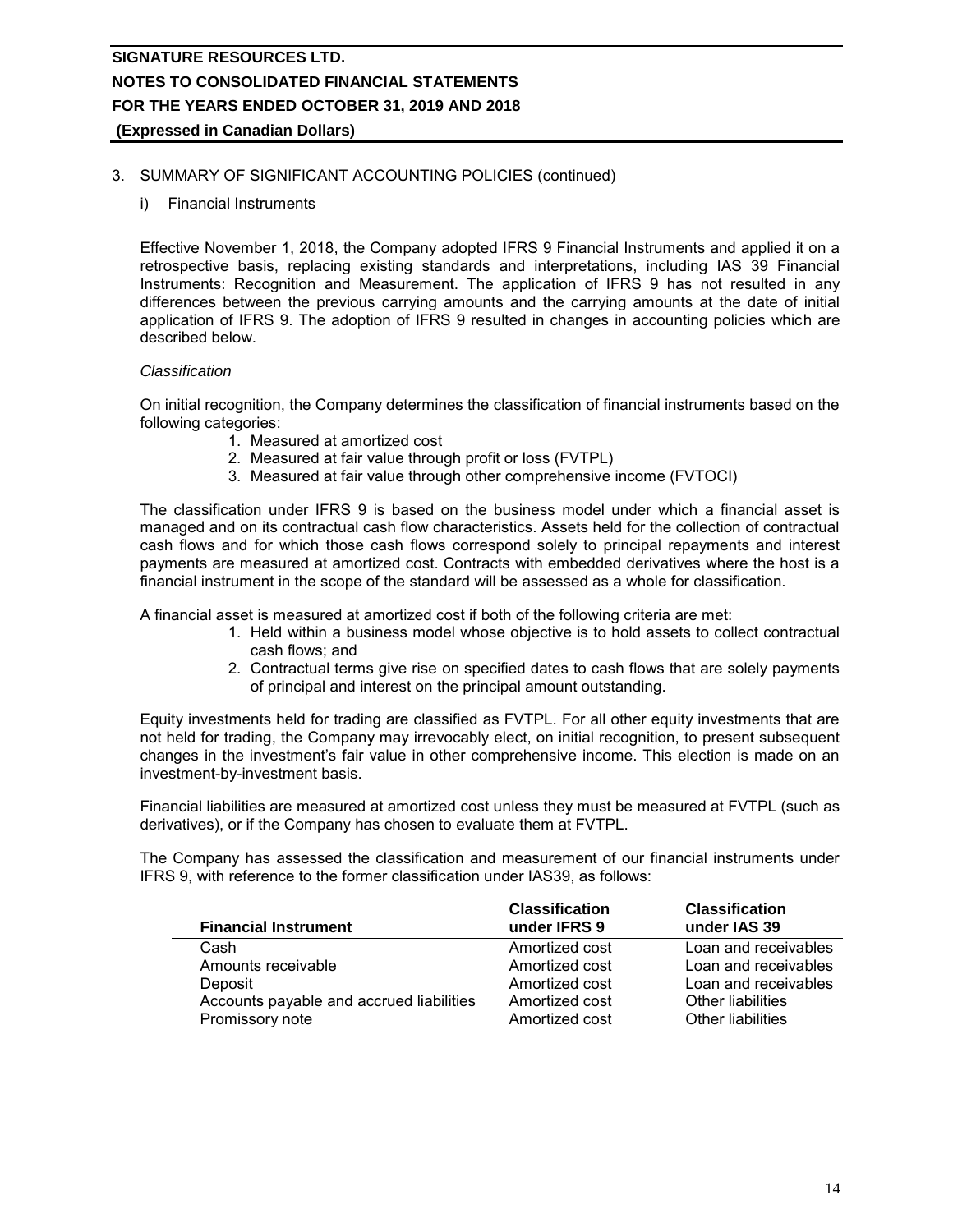# 3. SUMMARY OF SIGNIFICANT ACCOUNTING POLICIES (continued)

#### i) Financial Instruments (continued)

#### *Measurement*

Initial recognition – A financial asset or financial liability is initially recorded at its fair value, which is typically the transaction price, plus or minus transaction costs that are directly attributable to the acquisition or issue of the financial asset or financial liability. In the event that fair value is determined to be different from the transaction price, and that fair value is evidenced by a quoted price in an active market for an identical asset or liability or is based on a valuation technique that uses only data from observable markets, then the difference between fair value and transaction price is recognized as a gain or loss at the time of initial recognition.

Amortized cost – The amount at which a financial asset or financial liability is measured at initial recognition minus the principal repayments, plus or minus the cumulative amortization using the effective interest method of any difference between that initial amount and the maturity amount and, for financial assets, adjusted for any expected credit losses. The effective interest method is a method of calculating the amortized cost of a financial asset or liability and of allocating interest and any transaction costs over the relevant period. The effective interest rate is the rate that exactly discounts estimated future cash receipts or payments through the expected life of the financial asset or liability to the net carrying amount on initial recognition.

Fair value through profit or loss – Changes in fair value after initial recognition, whether realized or not, are recognized through the statements of net loss and comprehensive loss. Income arising in the form of interest, dividends, or similar, is recognized through the statements of net loss and comprehensive loss when the right to receive payment is established, the economic benefits will flow to the Company, and the amount can be measured reliably.

Fair value through other comprehensive income – Changes in fair value after initial recognition, whether realized or not, are recognized through other comprehensive income. Income arising in the form of interest, dividends, or similar, is recognized through the statements of net loss and comprehensive loss when the right to receive payment is established, the economic benefits will flow to the Company, and the amount can be measured reliably.

#### *Impairment*

In relation to the impairment of financial assets, IFRS 9 requires an expected credit loss model. The expected credit loss model requires an entity to account for expected credit losses and changes in those expected credit losses at each reporting date to reflect changes in credit risk since initial recognition.

The Company has applied the simplified approach to recognize lifetime expected credit losses for its amounts receivable. In general, the Company anticipates that the application of the expected credit loss model of IFRS 9 results in earlier recognition of credit losses for the respective items.

#### *Derecognition*

Financial assets – The Company derecognizes a financial asset when the contractual rights to the cashflows from the financial asset have expired or when contractual rights to the cash flows have been transferred. Gains and losses from the derecognition are recognized in the statements of net loss and comprehensive loss.

Financial liabilities – The Corporation derecognizes a financial liability when the obligation specified in the contract is discharged, canceled or expired. The difference between the carrying amount of the derecognized financial liability and the consideration paid or payable, including non-cash assets transferred or liabilities assumed, is recognized in the statements of net loss and comprehensive loss.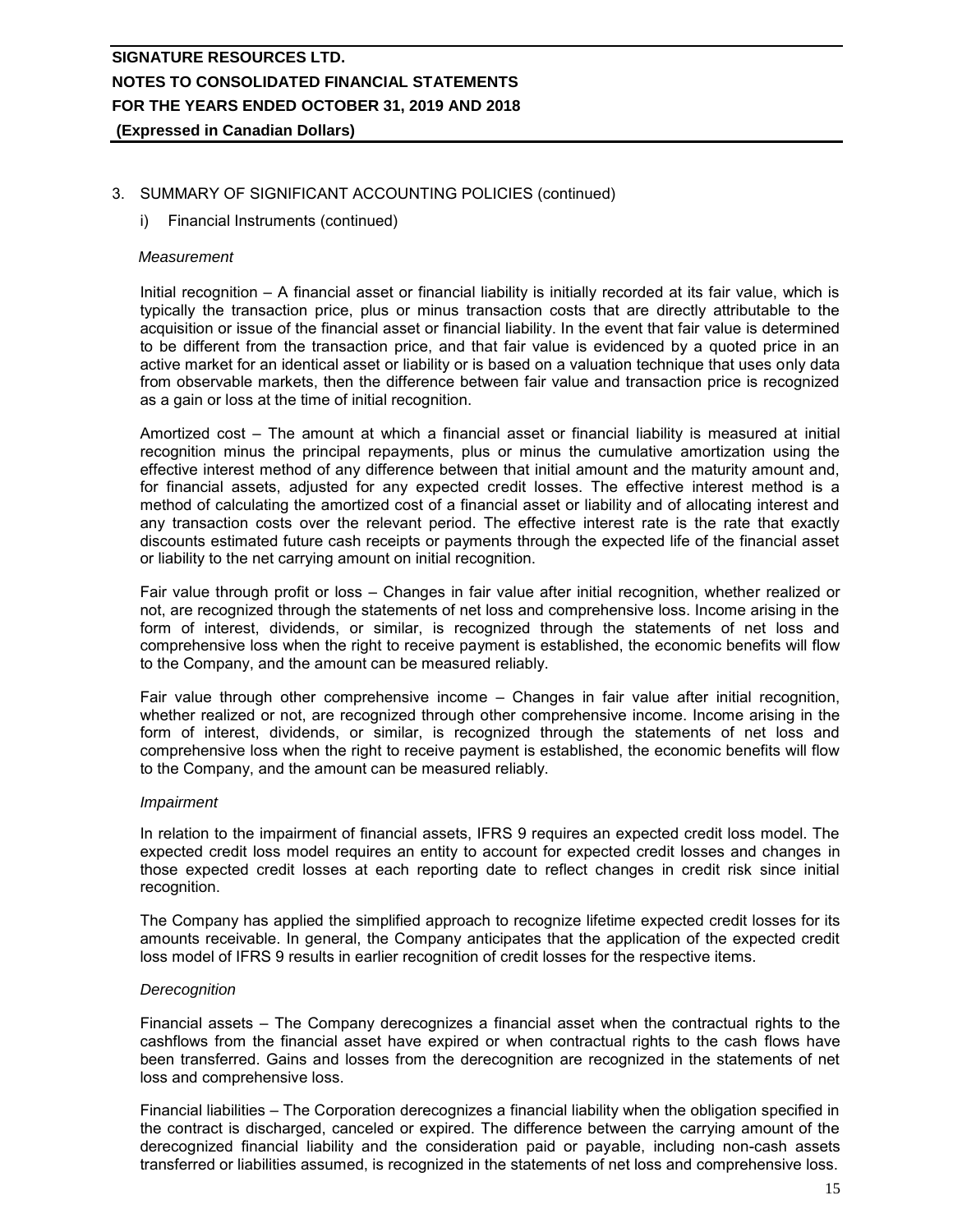# 3. SUMMARY OF SIGNIFICANT ACCOUNTING POLICIES (continued)

j) Flow-through shares

To the extent that the Company issues common shares to subscribers on a flow-through basis at a premium to the market value of non-flow-through common shares, any such premium is recorded as a liability on the statement of financial position at the time of subscription. The liability is subsequently reduced and recorded in the consolidated statement of loss on a pro-rata basis based on the corresponding eligible expenditures that have been incurred.

Resource expenditure deductions for income tax purposes related to exploration and evaluation activities funded by flow-through share arrangements are renounced to investors in accordance with income tax legislation. The Company has indemnified the subscribers of flow-through share offerings against any tax related amounts that became payable by the shareholder as a result of the Company not meeting its commitments.

k) Warrants

Warrants are measured at fair value on the date of grant and included in contributed surplus. The fair value is measured using the Black-Scholes option pricing model. Upon expiry, the recorded value remains in contributed surplus.

l) Equipment

Equipment is carried at cost less accumulated depreciation. Depreciation is recognized in profit or loss on a straight-line basis over the estimated useful lives of each part of an item of equipment, since this most closely reflects the expected pattern of consumption of the future economic benefits embodied in the assets. The estimated useful lives for the current and comparative periods for equipment are as follows:

- Computer and communication equipment 3 years
- Vehicles 5 years
- Equipment 5 years

Depreciation methods, useful lives and residual values are reviewed at each financial year end and adjusted if appropriate.

m) Share capital – common shares

Common shares are classified as equity. Incremental costs of issuance are recognized as a deduction from equity, net of any tax effects.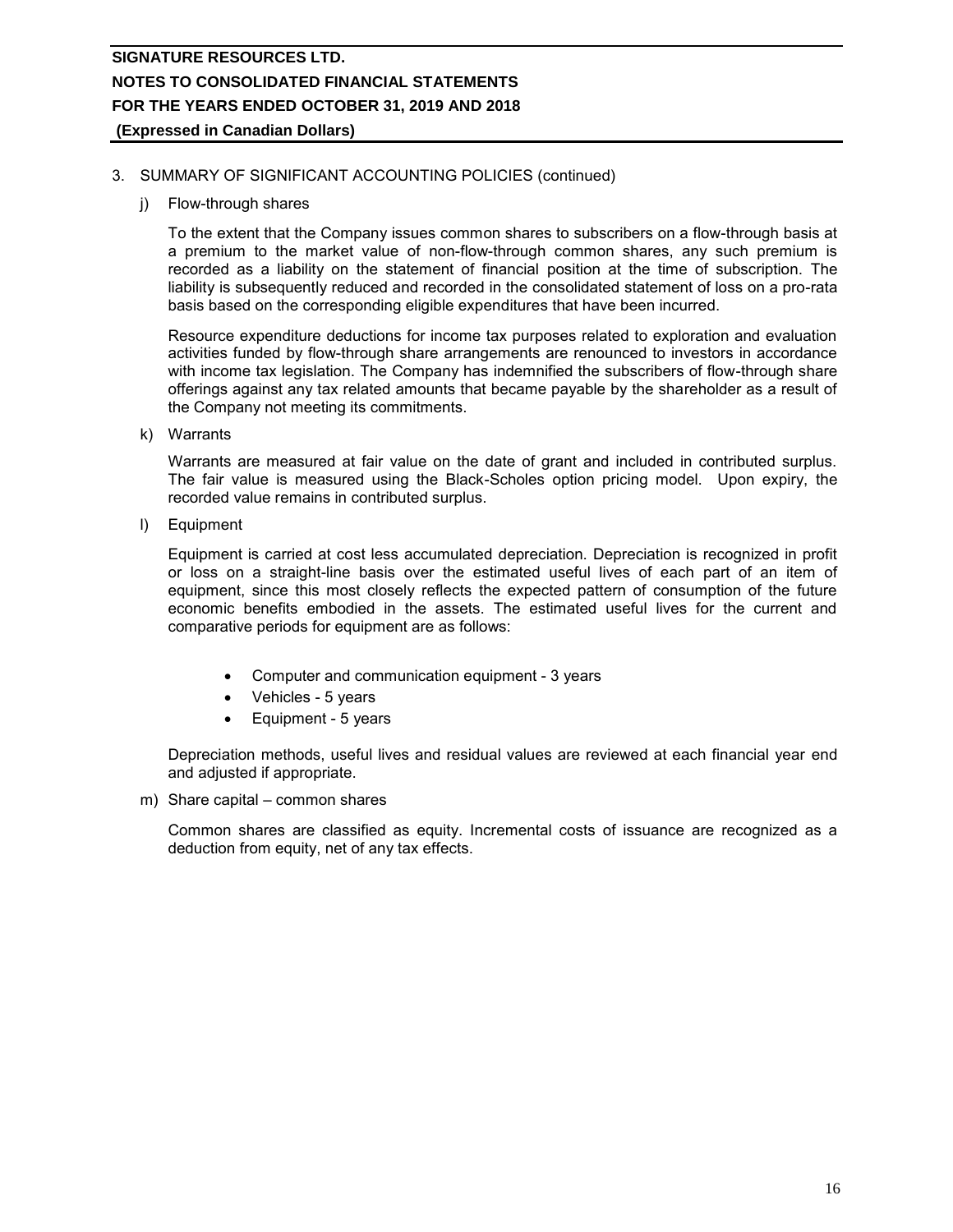# **(Expressed in Canadian Dollars)**

## 3. SUMMARY OF SIGNIFICANT ACCOUNTING POLICIES (continued)

#### n) Critical Accounting Estimates

The preparation of these financial statements under IFRS requires management to make certain estimates, judgments and assumptions about future events that affect the amounts reported in the financial statements and related notes to the financial statements. Although these estimates are based on management's best knowledge on the amount, event or actions, actual results may differ from those estimates and these differences could be material.

The areas which require management to make significant judgements, estimates and assumptions in determining carrying values include, but are not limited to:

i. Exploration and evaluation expenditures

The application of the Company's accounting policy for exploration and evaluation expenditures requires judgment in determining whether it is likely that future economic benefits will flow to the Company, which may be based on assumptions about future events or circumstances. Estimates and assumptions made may change if new information becomes available. If, after costs are capitalized, information becomes available suggesting that the recovery of expenditure is unlikely, the amount capitalized is written off to profit or loss in the period the new information becomes available.

ii. Income, value added, withholding and other taxes

The Company is subject to income, value added, withholding and other taxes. Significant judgment is required in determining the Company's provisions for taxes. There are many transactions and calculations for which the ultimate tax determination is uncertain during the ordinary course of business. The Company recognizes liabilities for anticipated tax audit issues based on estimates of whether additional taxes will be due. The determination of the Company's income, value added, withholding and other tax liabilities requires interpretation of complex laws and regulations. The Company's interpretation of taxation law as applied to transactions and activities may not coincide with the interpretation of the tax authorities. All tax related filings are subject to government audit and potential reassessment subsequent to the financial statement reporting period. Where the final tax outcome of these matters is different from the amounts that were initially recorded, such differences will impact the tax related accruals and deferred income tax provisions in the period in which such determination is made.

iii. Estimation of restoration, rehabilitation and environmental obligation

Restoration, rehabilitation and environmental liabilities are estimated based on the Company's interpretation of current regulatory requirements, constructive obligations and are measured at fair value. Fair value is determined based on the net present value of estimated future cash expenditures for the settlement of restoration, rehabilitation and environmental liabilities that may occur upon ceasing exploration and evaluation activities. Such estimates are subject to change based on changes in laws and regulations and negotiations with regulatory authorities.

iv. Share-based payments

The Company measures the cost of equity-settled transactions by reference to the fair value of the equity instruments at the date at which they are granted. Estimating fair value for share-based payment transactions requires determining the most appropriate valuation model, which is dependent on the terms and conditions of the grant. This estimate also requires determining the most appropriate inputs to the valuation model including the expected life of the share option, volatility and dividend yield and making assumption about them, the assumptions and models used for estimating fair value for share-based payment transactions are disclosed in Note 7.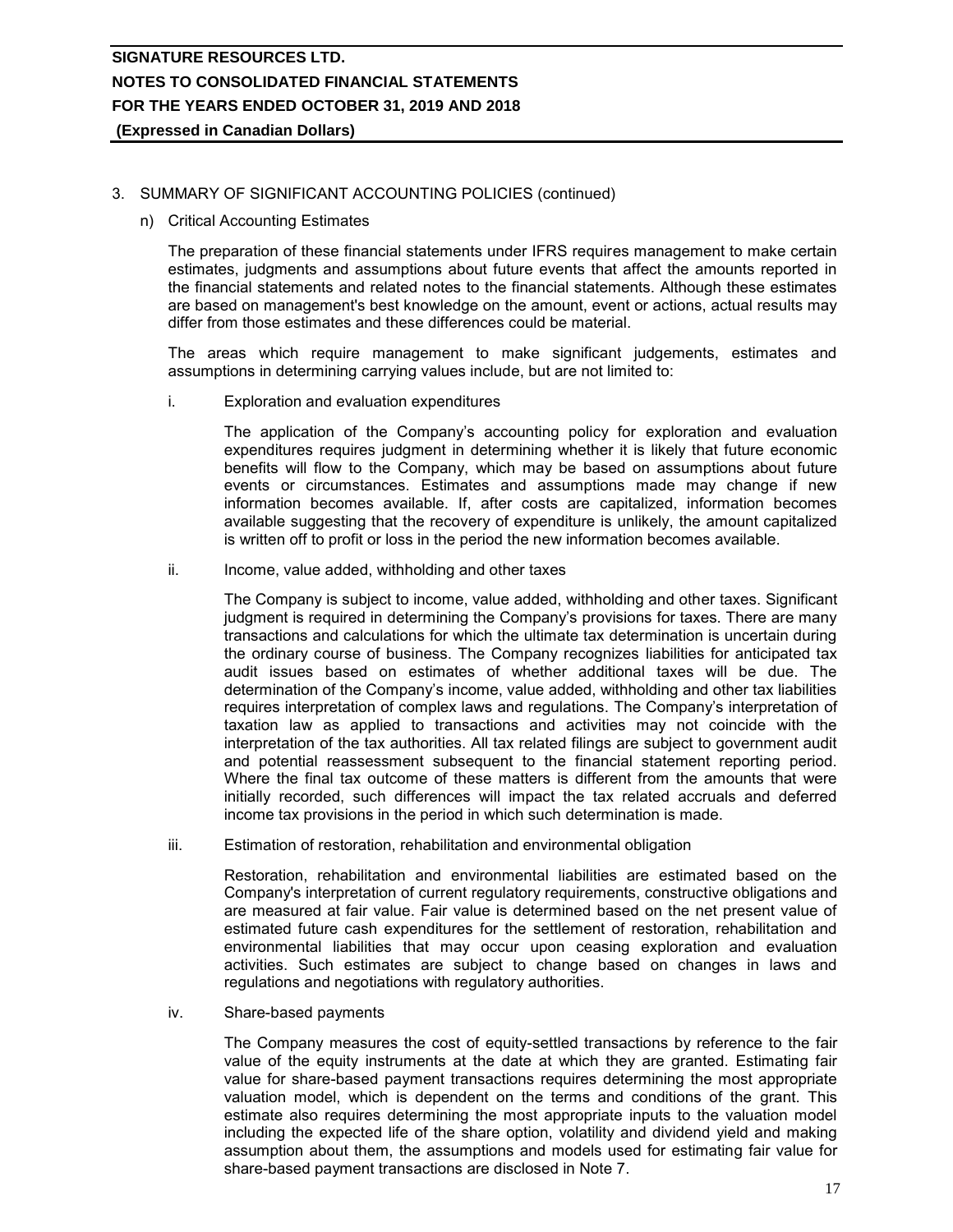# 3. SIGNIFICANT ACCOUNTING POLICIES

*Standards issued but not yet effective for the year ended October 31, 2019:*

IAS 1 – Presentation of Financial Statements ("IAS 1") and IAS 8 – Accounting Policies, Changes in Accounting Estimates and Errors ("IAS 8") were amended in October 2018 to refine the definition of materiality and clarify its characteristics. The revised definition focuses on the idea that information is material if omitting, misstating or obscuring it could reasonably be expected to influence decisions that the primary users of general purpose financial statements make on the basis of those financial statements. The amendments are effective for annual reporting periods beginning on or after January 1, 2020. Earlier adoption is permitted.

IFRS 16 - Leases ("IFRS 16") was issued by the IASB in January 2016 and specifies the requirements to recognize, measure, present and disclose leases. IFRS 16 introduces a single accounting model for lessees and for all leases with a term of more than 12 months, unless the underlying asset is of low value. A lessee will be required to recognize a right-of-use asset, representing its right to use the underlying asset, and a lease liability, representing its obligation to make lease payments. IFRS 16 is effective for annual periods beginning on or after January 1, 2019 with early adoption permitted.

IFRS 3 – Business Combinations ("IFRS 3") was amended in October 2018 to clarify the definition of a business. This amended definition states that a business must include inputs and a process and clarified that the process must be substantive and the inputs and process must together significantly contribute to operating outputs. In addition it narrows the definitions of a business by focusing the definition of outputs on goods and services provided to customers and other income from ordinary activities, rather than on providing dividends or other economic benefits directly to investors or lowering costs and added a test that makes it easier to conclude that a company has acquired a group of assets, rather than a business, if the value of the assets acquired is substantially all concentrated in a single asset or group of similar assets. The amendments are effective for annual reporting periods beginning on or after January 1, 2020. Earlier adoption is permitted.

IFRS 10 – Consolidated Financial Statements ("IFRS 10") and IAS 28 – Investments in Associates and Joint Ventures ("IAS 28") were amended in September 2014 to address a conflict between the requirements of IAS 28 and IFRS 10 and clarify that in a transaction involving an associate or joint venture, the extent of gain or loss recognition depends on whether the assets sold or contributed constitute a business. The effective date of these amendments is yet to be determined, however early adoption is permitted.

IFRIC 23 - Uncertainty Over Income Tax Treatments ("IFRIC 23") was issued in June 2017 and clarifies the accounting for uncertainties in income taxes. The interpretation committee concluded that an entity shall consider whether it is probable that a taxation authority will accept an uncertain tax treatment. If an entity concludes it is probable that the taxation authority will accept an uncertain tax treatment, then the entity shall determine taxable profit (tax loss), tax bases, unused tax losses and credits or tax rates consistently with the tax treatment used or planned to be used in its income tax filings. If an entity concludes it is not probable that the taxation authority will accept an uncertain tax treatment, the entity shall reflect the effect of uncertainty in determining the related taxable profit (tax loss), tax bases, unused tax losses and credits or tax rates. IFRIC 23 is effective for annual periods beginning on or after January 1, 2019. Earlier adoption is permitted.

The Company has not early adopted these new or revised standards and is currently assessing the impact that these standards will have on the consolidated financial statements.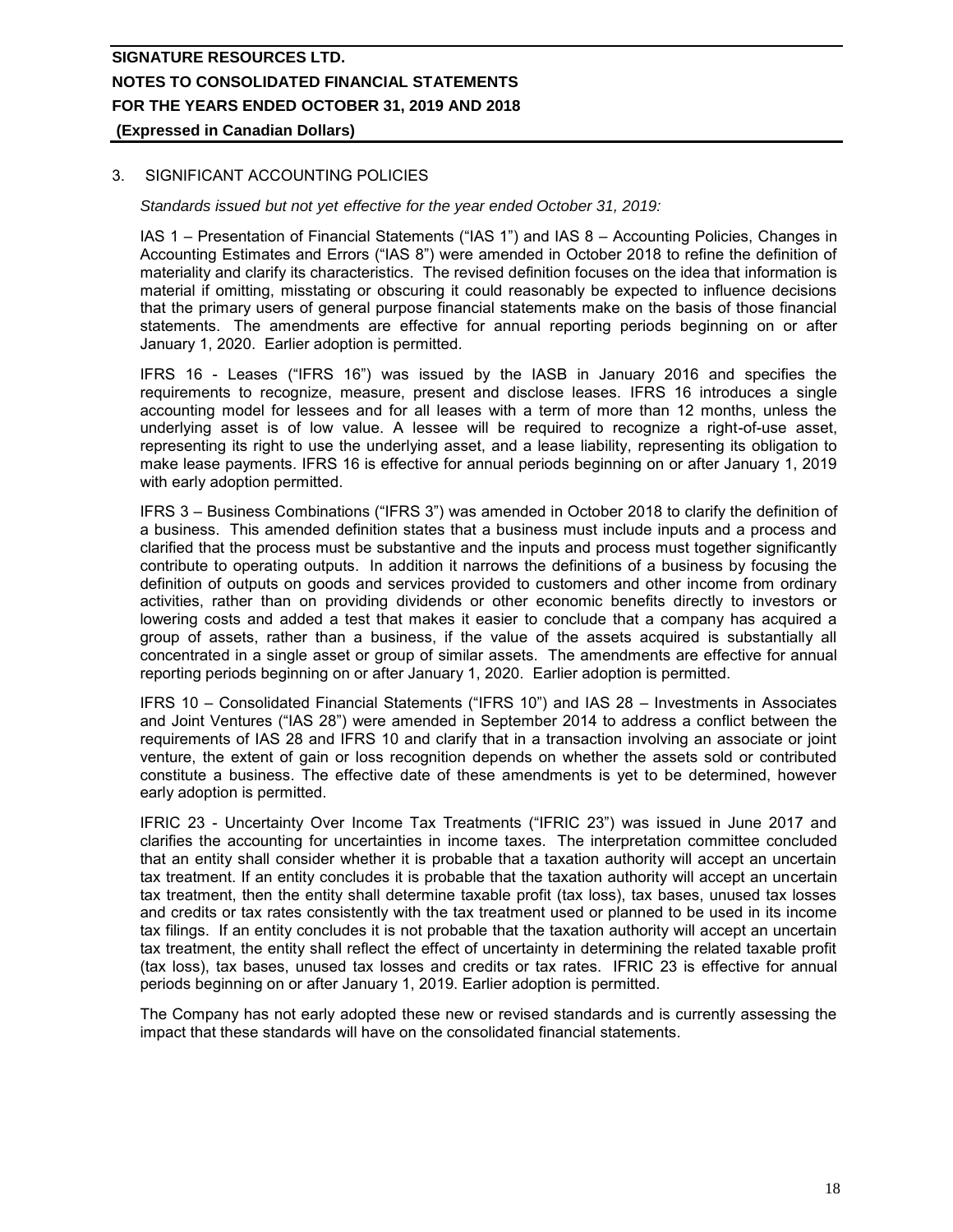# 4. EQUIPMENT

|                                 | <b>Computer and</b><br>communication |    |                 |                |                  |               |
|---------------------------------|--------------------------------------|----|-----------------|----------------|------------------|---------------|
|                                 |                                      |    |                 |                |                  |               |
|                                 | equipment                            |    | <b>Vehicles</b> |                | <b>Equipment</b> | Total         |
| Cost                            |                                      |    |                 |                |                  |               |
| Balance, October 31, 2017       | \$<br>5,234                          | \$ | 9,299           | \$             | 12.895           | \$<br>27,428  |
| Additions for the year          |                                      |    |                 |                | 139,285          | 139,285       |
| Balance, October 31, 2018       | \$<br>5,234                          | \$ | 9,299           | \$             | 152,180          | \$<br>166,713 |
| Additions for the year          |                                      |    |                 |                | 270,816          | 270,816       |
| Balance, October 31, 2019       | \$<br>5,234                          | \$ | 9,299           | \$             | 422,996          | \$<br>437,529 |
|                                 |                                      |    |                 |                |                  |               |
| <b>Accumulated Depreciation</b> |                                      |    |                 |                |                  |               |
| Balance, October 31, 2017       | \$<br>2,001                          | \$ | 2,170           | \$             | 2,997            | \$<br>7,168   |
| Depreciation for the year       | 1,744                                |    | 1,860           |                | 15,292           | 18,896        |
| Balance, October 31, 2018       | \$<br>3,745                          | \$ | 4,030           | $\mathfrak{L}$ | 18,289           | \$<br>26,064  |
| Depreciation for the year       | 1,489                                |    | 1,860           |                | 62,327           | 65,676        |
| Balance, October 31, 2019       | \$<br>5,234                          | \$ | 5,890           | \$             | 80,616           | \$<br>91,740  |
|                                 |                                      |    |                 |                |                  |               |
| <b>Net Book Value</b>           |                                      |    |                 |                |                  |               |
| Balance, October 31, 2019       | \$                                   | \$ | 3,409           | \$             | 342,380          | \$<br>345,789 |
| Balance, October 31, 2018       | \$<br>1,489                          | S  | 5,269           | \$             | 133,891          | \$<br>140,649 |
|                                 |                                      |    |                 |                |                  |               |

The depreciation for the year ended October 31, 2019 of \$65,676 (2018 - \$18,896) includes \$5,927 (2018 - \$6,184) included in exploration and evaluation assets (Note 5).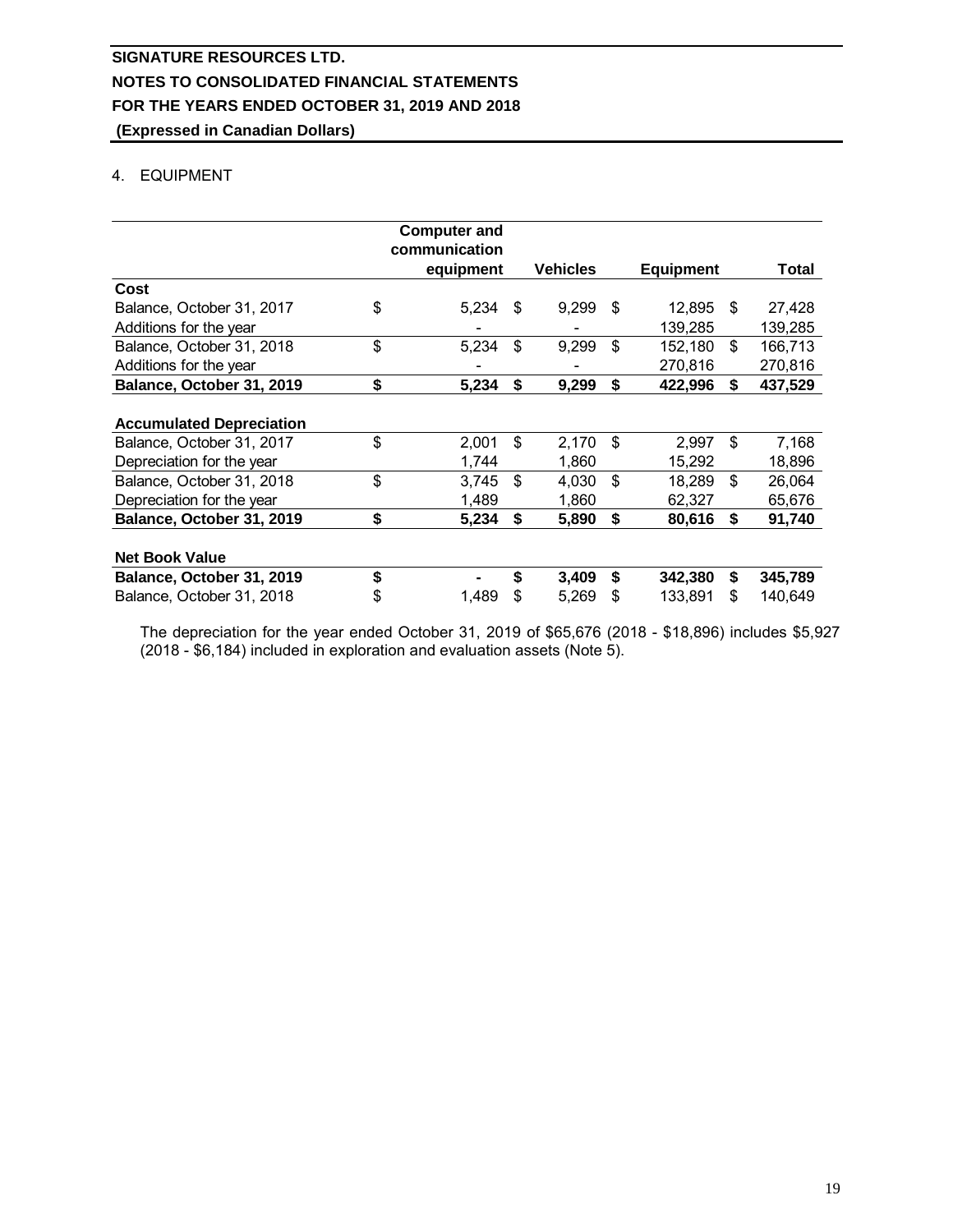**(Expressed in Canadian Dollars)**

# 5. EXPLORATION AND EVALUATION ASSETS

|                            | <b>Lingman Lake</b> |
|----------------------------|---------------------|
|                            | \$                  |
| Balance, October 31, 2017  | 3,425,330           |
| <b>Consulting expenses</b> | 186,078             |
| Geological consulting      | 5,175               |
| Contract labour            | 102,958             |
| Logistics                  | 266,525             |
| Travel and lodging         | 96,207              |
| <b>Equipment rentals</b>   | 6,496               |
| Depreciation (Note 4)      | 6,184               |
| Field supplies             | 87,610              |
| Airborne survey            | 196,779             |
| Staking                    | 7,900               |
| Geophysical consulting     | 114,590             |
| Drilling                   | 288,190             |
| Acquisition costs          | 609,590             |
| Balance, October 31, 2018  | 5,399,612           |
| Staking                    | 3,325               |
| Consulting expenses        | 187,605             |
| Geophysical consulting     | 81,941              |
| Contract labour            | 12,650              |
| Logistics                  | 13,466              |
| Travel and lodging         | 11,618              |
| <b>Equipment rentals</b>   | 2,016               |
| Depreciation (Note 4)      | 5,927               |
| Field supplies             | 37,751              |
| Drilling                   | 83,000              |
| Balance, October 31, 2019  | 5,838,911           |

# Lingside Property

On May 15, 2018, the Company signed a binding asset purchase agreement (the "Agreement") to acquire the Lingside Property (the "Property"). Pursuant to the terms of the Agreement, Signature shall pay to the vendor \$600,000, payable by the delivery of 5,000,000 common shares in the capital of the Company at a deemed issue price of \$0.12 per common share, and will grant to the vendor a 3% net smelter returns royalty (the "Royalty") applicable to minerals produced from the Property. The Company may at any time repurchase one-half of the Royalty for \$1,500,000. On June 25, 2018, the Company announced the closing of this Property and issued 5,000,000 common shares of the Company at a price of \$0.12 per common share based on the quoted market price of the common shares, for aggregate consideration of \$600,000 (Note 7).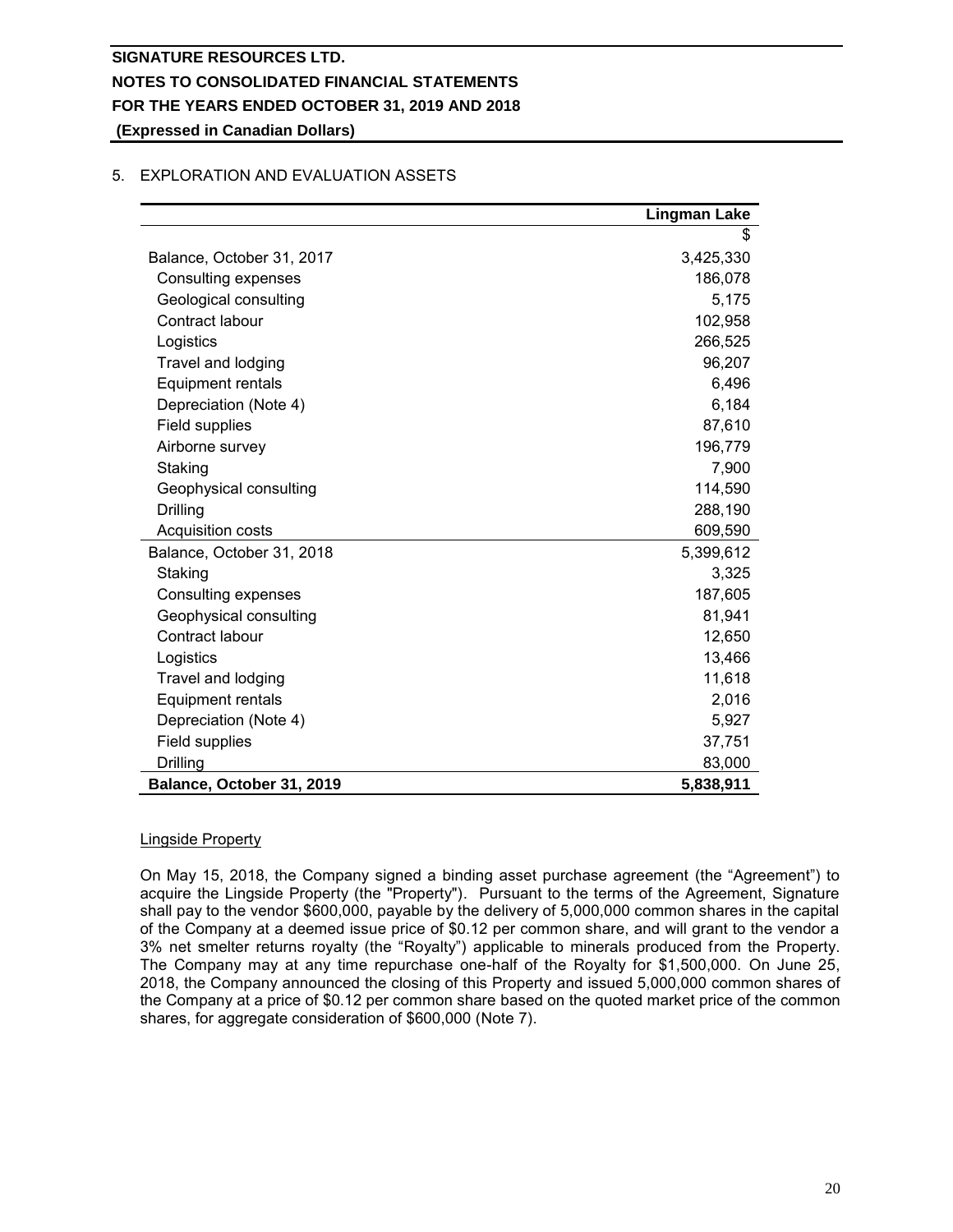# 6. RELATED PARTY TRANSACTIONS AND KEY MANAGEMENT COMPENSATION

Key management personnel include executive officers and non-executive directors. Executive officers are paid a salary and participate in the Company's stock option program. The executive officers include the Chief Executive Officer, and the Chief Financial Officer. Non-executive directors also participate in the Company's stock option program. The Company incurred the following:

|                      | For the year ended<br>October 31, 2019 |      | For the year ended<br>October 31, 2018 |
|----------------------|----------------------------------------|------|----------------------------------------|
| Short term wages     | 268,800 \$                             |      | 228,000                                |
| Share-based payments | 14.648                                 |      | 46,917                                 |
|                      | \$<br>283,448                          | - \$ | 274,917                                |

As at October 31, 2019, the Company owes \$181,772 (October 31, 2018 - \$27,661) to executives of the Company for unpaid salaries and wages. Other amounts owing to related parties total to \$38,058 as at October 31, 2019 (October 31, 2018 - \$21,946). These amounts are included in accounts payable and accrued liabilities and are unsecured, non-interest bearing and due on demand (Note 8).

# 7. SHARE CAPITAL

a) Authorized

Unlimited number of common shares without par value.

b) Issued and outstanding – see consolidated statements of changes in equity.

On December 22, 2017, the Company completed a non-brokered private placement via two tranches, raising total gross proceeds of \$757,000 from the issuance of 3,400,000 units at \$0.08 per unit and 4,850,000 flow-through units at \$0.10 per unit. Cash proceeds of \$152,000, related to the first tranche of the private placement on November 14, 2017, was received prior to October 31, 2017 and was included in shares to be issued as at October 31, 2017 (Note 7(c)). Each unit consisted of one common share and one common share purchase warrant, with each warrant being exercisable into one common share at a price of \$0.15 for a period of two years. Each flowthrough unit consisted of one common share of the Company issued on a flow-through basis and one half of one warrant, with each whole warrant being exercisable into one common share at a price of \$0.15 for a period of two years. The Company issued a total of 5,825,000 warrants with a value of \$213,225 in connection with this private placement. The Company also issued finder's warrants to purchase 388,000 common shares, exercisable for a period of two years at a price of \$0.10 per share and valued at \$17,858. With respect to the warrants and finder's warrants, if the Company's closing share price is equal to or greater than \$0.25 for ten consecutive days, the Company may reduce the remaining life to 90 days by issuing a press release. Total issuance costs of \$48,885 were incurred in connection with this private placement. The total premium on the flow-through shares was \$157,000 (Note 14).

In connection with the closing of the first tranche of the private placement on November 14, 2017, 2,500,000 warrants were exercised, of which \$50,000 proceeds for 1,000,000 warrants was received prior to October 31, 2017 and was included in shares to be issued (Note 7(c)). During the year ended October 31, 2018, the Company received \$75,000 from the exercise of the remaining 1,500,000 warrants at an exercise price of \$0.05. The initial value of \$16,859 related to the warrants' original issuance was reclassified from contributed surplus to share capital.

On November 17, 2017, 1,670,000 warrants were exercised for cash proceeds of \$83,500. The initial value of \$19,525 related to the warrants' original issuance was reclassified from contributed surplus to share capital.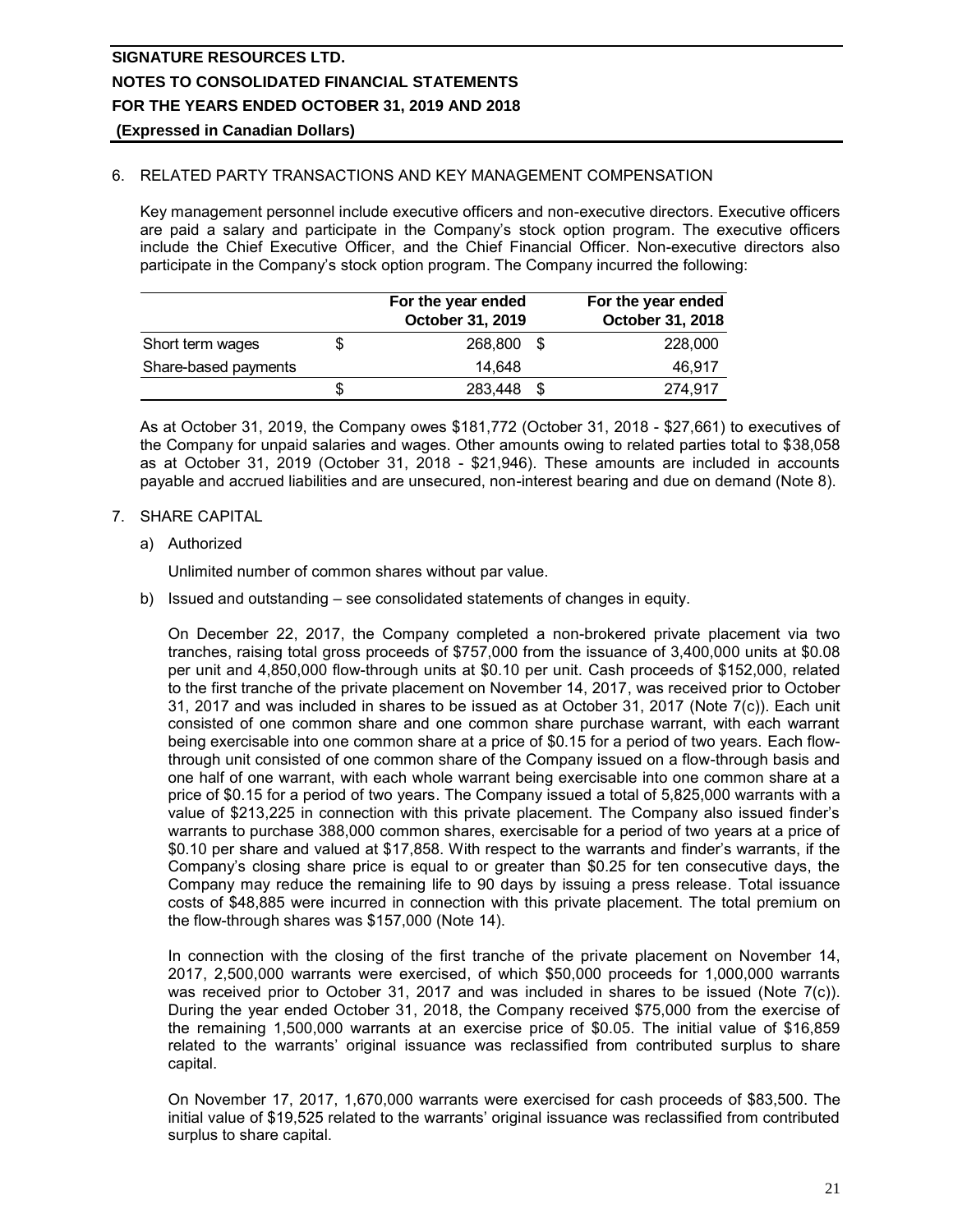## 7. SHARE CAPITAL (continued)

b) Issued and outstanding – see consolidated statements of changes in equity. (continued)

On June 25, 2018, the Company closed the first tranche (the "First Tranche") of a non-brokered private placement for gross proceeds of \$600,000 by issuing 5,000,000 non-flow-through units at \$0.12 per unit. No finders' fees were issued in conjunction with the closing of the First Tranche. Each non-flow-through unit consists of one common share of the Company and one warrant. Each warrant is exercisable for a period of two years at a price of \$0.25 per share from the date of issuance. The Company issued a total of 5,000,000 warrants with a value of \$162,576 in connection with this private placement. With respect to the warrants, if the Company's closing share price is equal to or greater than \$0.40 for ten consecutive days, the Company may reduce the remaining life to 30 days by issuing a press release.

On June 25, 2018, the Company announced the closing of the Lingside Property, under which it has issued 5,000,000 common shares of the Company at a price of \$0.12 per common share based on the quoted market price of the common shares, for aggregate consideration of \$600,000 (Note 5).

On July 24, 2018, the Company closed the second tranche (the "Second Tranche") of a nonbrokered private placement for gross proceeds of \$454,600. The Company issued 871,666 nonflow-through units at \$0.12 per unit and 2,592,592 flow-through common shares at \$0.135 per share. Each flow-through share consists of one flow-through common share. The Company issued a total of 871,666 warrants with a value of \$25,013 in connection with this private placement. The Company also issued finder's warrants to purchase 181,481 common shares, exercisable for a period of two years at a price of \$0.135 per share and valued at \$8,784.

Total issuance costs of \$33,366 were incurred in connection with this private placement. The total premium on the flow-through shares was \$108,889 (Note 14).

On July 24, 2018, 1,178,870 warrants were exercised for cash proceeds of \$58,944. The initial value of \$63,474 related to the warrants' original issuance was reclassified from contributed surplus to share capital.

On October 29, 2018, the Company closed the final tranche (the "Final Tranche") of a nonbrokered private placement for gross proceeds of \$447,518, bringing the total raised to \$1,502,118. The Company issued 3,729,317 non-flow-through units at \$0.12 per unit. The Company issued a total of 3,729,317 warrants with a value of \$86,292 in connection with this private placement, exercisable for a period of two years at a price of \$0.25 per share from the date of issuance. With respect to the warrants, if the Company's closing share price is equal to or greater than \$0.40 for ten consecutive days, the Company may reduce the remaining life to 30 days by issuing a press release. Total issuance costs of \$8,112 were incurred in connection with this private placement.

On November 1, 2018, 1,000,000 stock options were exercised with an exercise price of \$0.05. The exercise price was settled with amounts owing to the option holders. The initial value of \$24,496 related to the options' original issuance was reclassified from contributed surplus to share capital.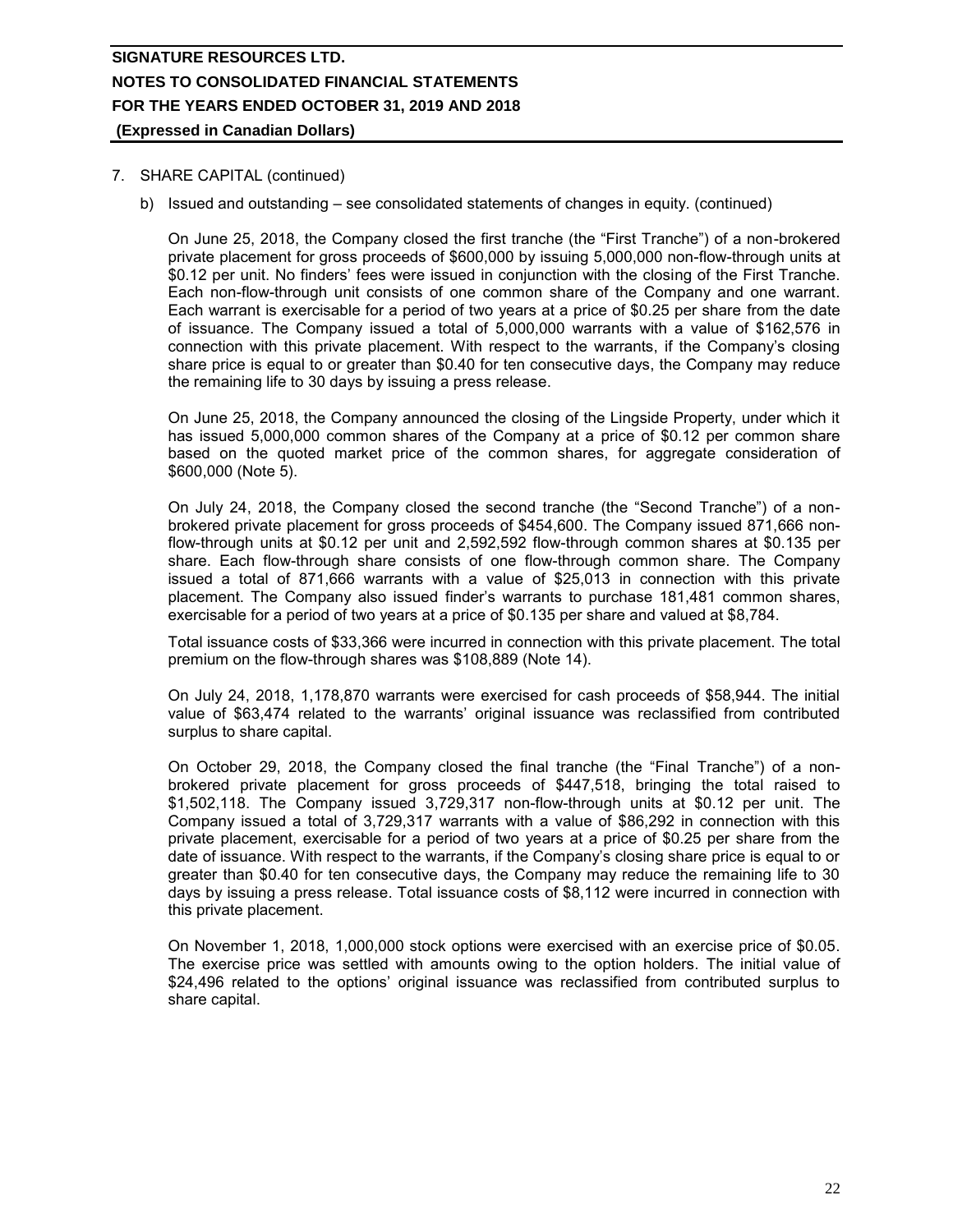**(Expressed in Canadian Dollars)**

# 7. SHARE CAPITAL (continued)

b) Issued and outstanding – see consolidated statements of changes in equity. (continued)

On April 18, 2019, the Company closed the first tranche (the "First Tranche") of a non-brokered private placement for gross proceeds of \$136,555 by issuing 1,820,735 non-flow-through units at \$0.075 per unit. No finders' fees were issued in conjunction with the closing of the First Tranche. Each non-flow-through unit consists of one common share of the Company and one warrant. Each warrant is exercisable for a period of two years at a price of \$0.15 per share from the date of issuance. The Company issued a total of 1,820,735 warrants with a value of \$30,932 in connection with this private placement. With respect to the warrants, if the Company's closing share price is equal to or greater than \$0.25 for ten consecutive days, the Company may reduce the remaining life to 30 days by issuing a press release. Total issuance costs of \$2,780 were incurred in connection with this private placement.

c) Shares to be issued

Cash proceeds of \$152,000, related to the first tranche of the private placement on November 14, 2017, was received prior to October 31, 2017 (Note 7(b)). The Company also received cash proceeds of \$50,000 related to the exercise of 1,000,000 warrants at an exercise price of \$0.05 prior to October 31, 2017 (Note 7(b)). The initial value of \$11,239 related to the warrants' original issuance was reclassified from contributed surplus to shares to be issued. During the year ended October 31, 2018, the total value of \$213,239 in shares to be issued was transferred to share capital.

Cash proceeds of \$240,804, related to the first tranche of a private placement closed in November 2019 was received prior to October 31, 2019 (Note 16).

d) Stock option plan

Under the Company's stock option plan (the "Plan"), the Company's Board of Directors is authorized to grant stock options to directors, senior officers, employees, consultants, consultant company or management company employees of the Company and its subsidiaries not to exceed 10% of the issued and outstanding common shares of the Company from time to time. Stock options granted under the Plan are exercisable over a period not exceeding 10 years from the date granted. Exercise prices may not be less than the market price of the common shares at the time of the grant. An option shall vest in the manner imposed by the Board of Directors as a condition at the grant date.

|                                    | <b>Number of Options</b> |    | <b>Weighted Average</b><br><b>Exercise Price</b> |
|------------------------------------|--------------------------|----|--------------------------------------------------|
| Balance at October 31, 2017        | 3,910,000                | \$ | 0.054                                            |
| Expired                            | (250,000)                |    | 0.050                                            |
| Granted                            | 3,950,000                |    | 0.091                                            |
| Balance at October 31, 2018        | 7,610,000                | \$ | 0.073                                            |
| Granted                            | 250,000                  |    | 0.075                                            |
| Exercised                          | (1,000,000)              |    | 0.050                                            |
| Expired                            | (535,000)                |    | 0.055                                            |
| <b>Balance at October 31, 2019</b> | 6,325,000                | S  | 0.078                                            |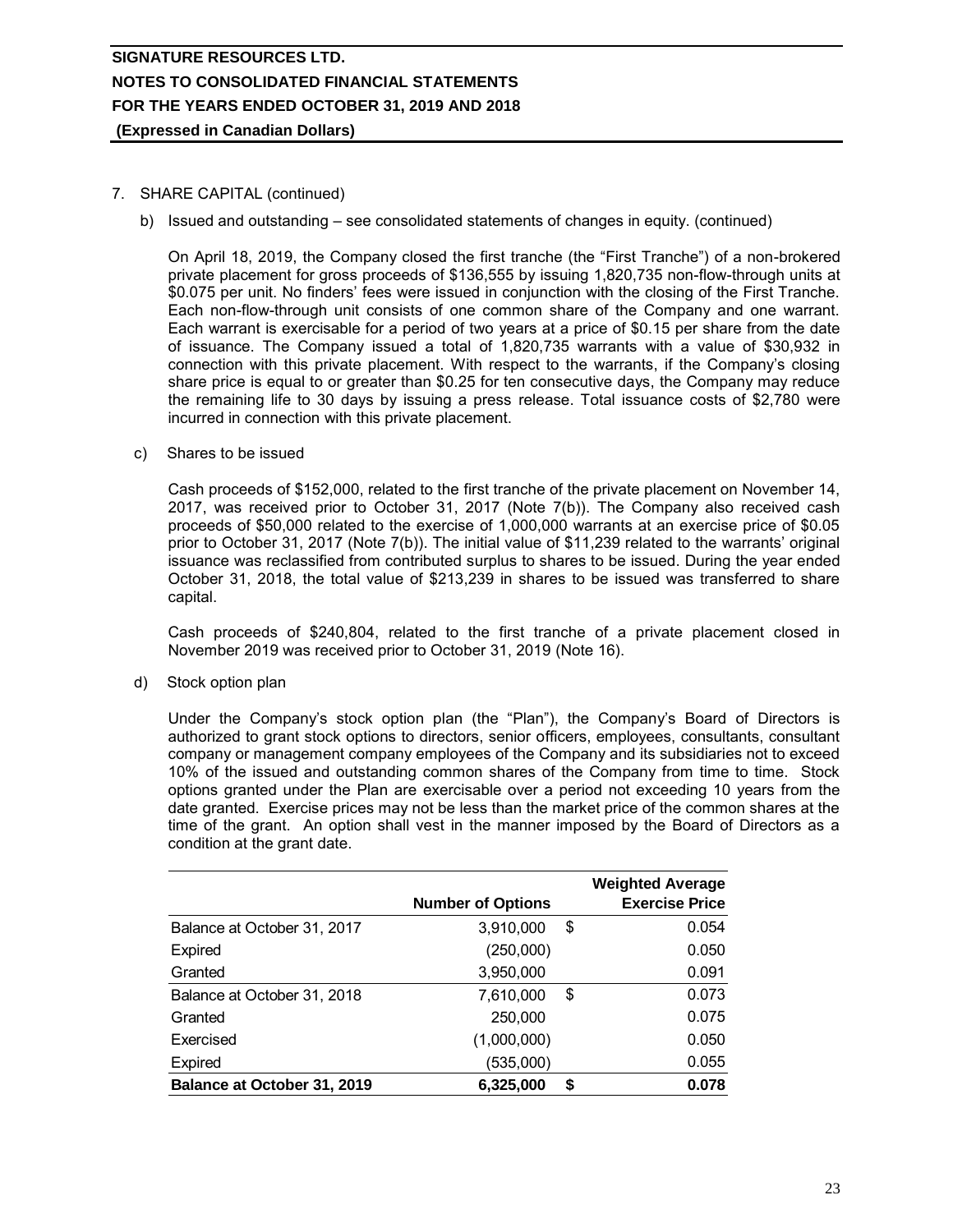# 7. SHARE CAPITAL (continued)

d) Stock option plan (continued)

|                   | <b>Exercise</b> | <b>Weighted Average</b>     | <b>Number of Options</b> | Number of<br><b>Options</b> |
|-------------------|-----------------|-----------------------------|--------------------------|-----------------------------|
| <b>Grant Date</b> | Price (\$)      | <b>Remaining Life (yrs)</b> | Outstanding              | <b>Exercisable</b>          |
| July 15, 2015     | 0.050           | 0.71                        | 250,000                  | 250,000                     |
| July 19, 2016     | 0.055           | 1.72                        | 1,125,000                | 1,125,000                   |
| August 9, 2016    | 0.060           | 1.78                        | 750,000                  | 750,000                     |
| March 1, 2018     | 0.080           | 3.33                        | 1,750,000                | 1,750,000                   |
| March 20, 2018    | 0.080           | 3.39                        | 1,150,000                | 1,150,000                   |
| October 17, 2018  | 0.120           | 3.96                        | 50,000                   | 30,000                      |
| October 29, 2018  | 0.120           | 3.00                        | 500,000                  | 500,000                     |
| October 29, 2018  | 0.120           | 4.00                        | 500,000                  | 375,000                     |
| June 17, 2019     | 0.075           | 4.63                        | 250,000                  | 250,000                     |
|                   | 0.078           | 2.85                        | 6,325,000                | 6,180,000                   |

On March 1, 2018, the Company issued 1,750,000 options to consultants. The options have an exercise price of \$0.08 and expire on March 1, 2023. The options vested 25% at issuance and an additional 25% every six-month anniversary from issuance.

On March 20, 2018, the Company issued 1,150,000 options to directors and officers. The options have an exercise price of \$0.08 and expire on March 20, 2023. The options vested 25% at issuance and an additional 25% every six-month anniversary from issuance.

On October 17, 2018, the Company issued 50,000 options to a consultant. The options have an exercise price of \$0.12 and expire on October 17, 2023. The options vested 20% at issuance and an additional 20% every six-month anniversary from issuance.

On October 29, 2018, the Company issued 500,000 options to a consultant. The options have an exercise price of \$0.12 and expire on October 29, 2022. The options vested immediately upon issuance.

On October 29, 2018, the Company issued 500,000 options to a consultant. The options have an exercise price of \$0.12 and expire on October 29, 2023. The options vested 25% at issuance and an additional 25% every six-month anniversary from issuance.

On June 17, 2019, the Company issued 250,000 options to a consultant. The options have an exercise price of \$0.075 and expire on June 17, 2024. The options vested immediately upon issuance.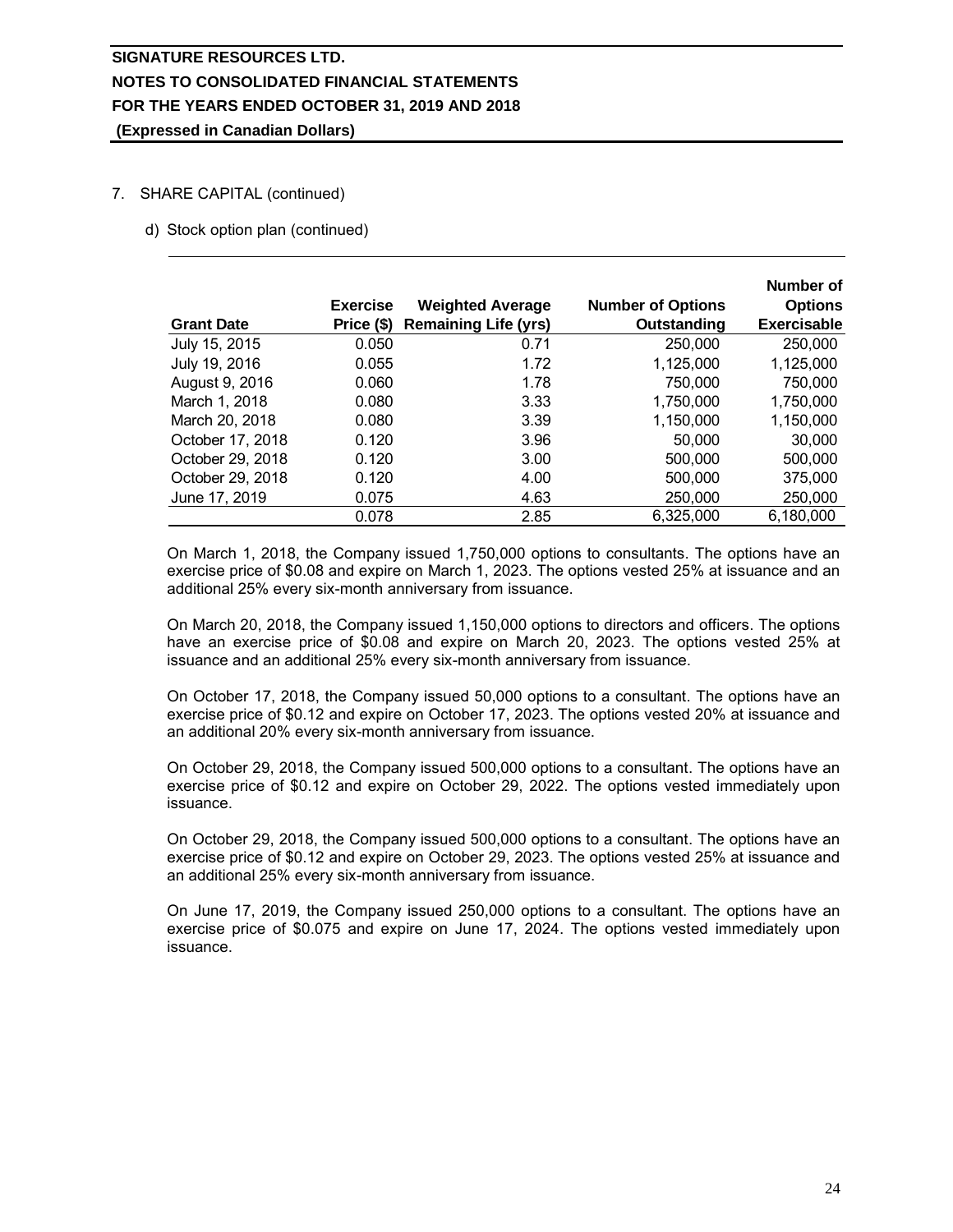# 7. SHARE CAPITAL (continued)

d) Stock option plan (continued)

The fair value of the Company's stock options issued was estimated using the Black-Scholes option pricing model using the following assumptions for the years ended October 31:

|                                                        | 2019    | 2018            |
|--------------------------------------------------------|---------|-----------------|
| Expected volatility (based on historical share prices) | 145%    | 163%-181%       |
| Risk-free interest rate                                | 1.33%   | 2.33%-2.41%     |
| Expected life (years)                                  | 5       | $4 - 5$         |
| Expected dividend yield                                | Nil     | Nil             |
| Forfeiture rate                                        | Nil     | Nil             |
| Underlying share price                                 | \$0.075 | \$0.055-\$0.095 |

The compensation expense and charge to contributed surplus relating to the stock options for the year ended October 31, 2019 was \$83,469 (2018 - \$184,576). The average fair value of each option granted during the year ended October 31, 2019 was approximately \$0.058 (2018 - \$0.052-\$0.088).

(e) Warrants

|                                    |                           |    | <b>Weighted Average</b> |
|------------------------------------|---------------------------|----|-------------------------|
|                                    | <b>Number of Warrants</b> |    | <b>Exercise Price</b>   |
| Balance at October 31, 2017        | 25,909,533                | \$ | 0.130                   |
| Granted                            | 15,995,464                |    | 0.209                   |
| Exercised                          | (4,348,870)               |    | 0.050                   |
| Expired                            | (21,391,050)              |    | 0.150                   |
| Balance at October 31, 2018        | 16,165,077                | \$ | 0.208                   |
| Granted                            | 1,820,735                 |    | 0.150                   |
| <b>Expired</b>                     | (169,613)                 |    | 0.130                   |
| <b>Balance at October 31, 2019</b> | 17,816,199                | S  | 0.203                   |

| <b>Grant Date</b> | <b>Exercise</b><br>Price (\$) | <b>Weighted Average</b><br><b>Remaining Life (yrs)</b> | <b>Number of Warrants</b><br>Outstanding |
|-------------------|-------------------------------|--------------------------------------------------------|------------------------------------------|
| November 14, 2017 | 0.150                         | 0.04                                                   | 2,725,000                                |
| November 14, 2017 | 0.100                         | 0.04                                                   | 132,000                                  |
| December 22, 2017 | 0.150                         | 0.14                                                   | 3,100,000                                |
| December 22, 2017 | 0.100                         | 0.14                                                   | 256,000                                  |
| June 25, 2018     | 0.250                         | 0.65                                                   | 5,000,000                                |
| July 24, 2018     | 0.250                         | 0.73                                                   | 871,666                                  |
| July 24, 2018     | 0.135                         | 0.73                                                   | 181,481                                  |
| October 29, 2018  | 0.250                         | 1.00                                                   | 3,729,317                                |
| April 18, 2019    | 0.150                         | 1.47                                                   | 1,820,735                                |
|                   | 0.203                         | 0.62                                                   | 17,816,199                               |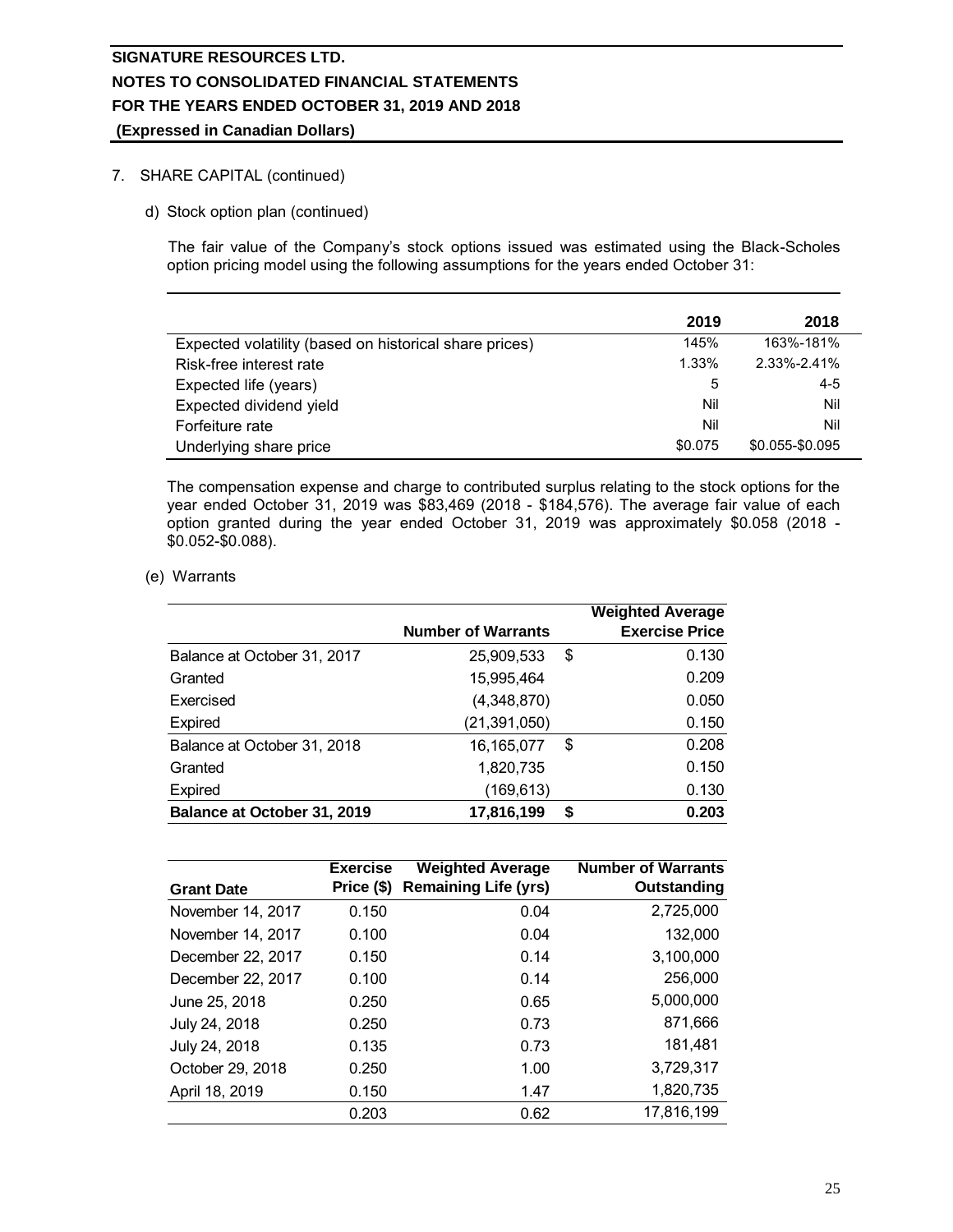# **(Expressed in Canadian Dollars)**

## 7. SHARE CAPITAL (continued)

(e) Warrants (continued)

On November 14, 2017, the Company issued 2,725,000 warrants with an exercise price of \$0.15 per common share, exercisable until November 14, 2019. The fair value for the warrants of \$69,148 was determined using the Black-Scholes pricing model.

On November 14, 2017, the Company issued 132,000 finder's warrants of the Company with an exercise price of \$0.10 per common share, exercisable until November 14. 2019. The fair value for the warrants of \$6,824 was determined using the Black-Scholes pricing model.

On December 22, 2017, the Company issued 3,100,000 warrants with an exercise price of \$0.15 per common share, exercisable until December 22, 2019. The fair value for the warrants of \$84,076 was determined using the Black-Scholes pricing model.

On December 22, 2017, the Company issued 256,000 finder's warrants of the Company with an exercise price of \$0.10 per common share, exercisable until December 22, 2019. The fair value for the warrants of \$11,034 was determined using the Black-Scholes pricing model.

On June 25, 2018, the Company issued 5,000,000 warrants of the Company with an exercise price of \$0.25 per common share, exercisable until June 25, 2020. The fair value for the warrants of \$162,576 was determined using the Black-Scholes pricing model.

On July 24, 2018, the Company issued 871,666 warrants of the Company with an exercise price of \$0.25 per common share, exercisable until July 24, 2020. The fair value for the warrants of \$25,013 was determined using the Black-Scholes pricing model.

On July 24, 2018, the Company issued 181,481 finder's warrants of the Company with an exercise price of \$0.135 per common share, exercisable until July 24, 2020. The fair value for the warrants of \$8,784 was determined using the Black-Scholes pricing model.

On October 29, 2018, the Company issued 3,729,317 warrants of the Company with an exercise price of \$0.25 per common share, exercisable until October 29, 2020. The fair value for the warrants of \$86,292 was determined using the Black-Scholes pricing model.

On April 18, 2019, the Company issued 1,820,735 warrants of the Company with an exercise price of \$0.15 per common share, exercisable until April 18, 2021. The fair value for the warrants of \$30,932 was determined using the Black-Scholes pricing model.

The fair value of the Company's warrants issued was estimated using the Black-Scholes option pricing model using the following assumptions:

|                                                        | 2019   | 2018            |
|--------------------------------------------------------|--------|-----------------|
| Expected volatility (based on historical share prices) | 90%    | 91%-140%        |
| Risk-free interest rate                                | 1.66%  | 1.44%-2.21%     |
| Expected life (years)                                  |        | 2               |
| Expected dividend yield                                | Nil    | Nil             |
| Forfeiture rate                                        | Nil    | Nil             |
| Underlying share price                                 | \$0.07 | $$0.07 - $0.12$ |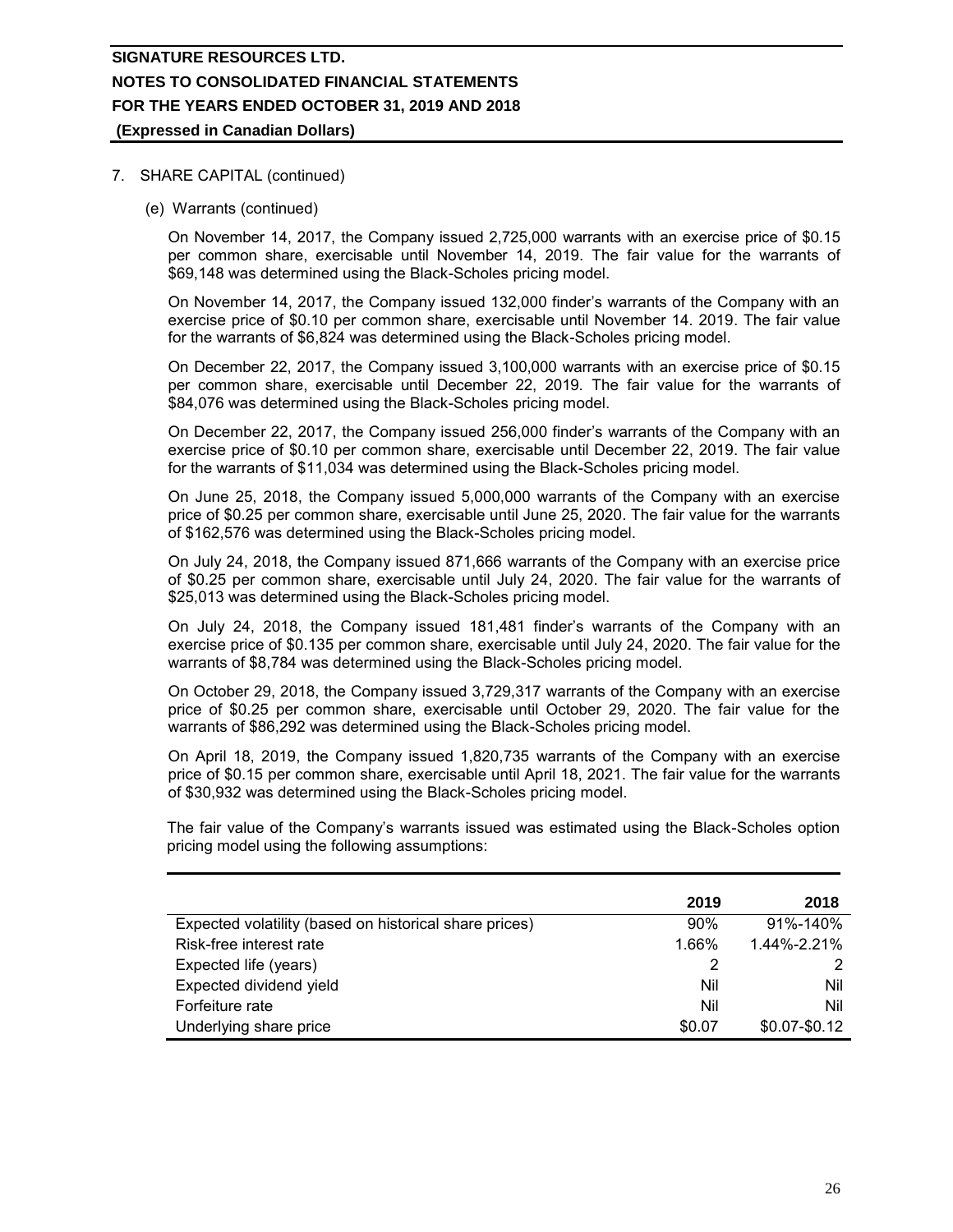**(Expressed in Canadian Dollars)**

# 8. ACCOUNTS PAYABLE AND ACCRUED LIABILITIES

|                                           | As at October 31, |              | As at October 31, |  |  |
|-------------------------------------------|-------------------|--------------|-------------------|--|--|
|                                           |                   | 2019         | 2018              |  |  |
| Accounts payable                          | S                 | 566.346 \$   | 284,898           |  |  |
| Accrued liabilities - MNDM <sup>(1)</sup> |                   | 884.325      | 884,325           |  |  |
| Other accrued liabilities                 |                   | 217.290      | 45,290            |  |  |
|                                           | \$                | 1,667,961 \$ | 1,214,513         |  |  |

(1) Prior to the acquisition of Cool Minerals and the Lingman Lake Property, the MNDM had requested the removal of certain above ground storage tanks containing approximately 800,000 litres of fuel that was considered a mine hazard. Due to the failure of the prior owners to comply with MNDM's request for it to be cleaned up, MNDM took action and managed the disposition of the fuel at a cost of \$884,325.

# 9. REHABILITATION PROVISION

Rehabilitation represents the legal and contractual obligations associated with the eventual closure of the Company's mining operations either progressively or at the end of the mine life. These obligations consist of costs associated with reclamation and monitoring activities and the removal of tangible assets from the Company's mining sites. Although the Company has had limited exploration, historical work done by other companies has resulted in the MNDM issuing an order to the Company requiring the filing of a closure plan. The Company has not yet prepared a formal closure plan, but has cost estimates for certain tasks which will be required to be completed as part of the request from MNDM and has hence recorded a rehabilitation provision based on these preliminary estimates.

At October 31, 2019, the total amount of the Company's rehabilitation provision was estimated, at initial recognition, to be \$230,000 and is expected to be incurred in 2 years. The present value of the rehabilitation provision at October 31, 2019 has been estimated at \$273,847 (October 31, 2018 - \$265,277). Additional costs that cannot be estimated may be required. A summary of the Company's rehabilitation provision is presented below:

|                              | As at October 31, As at October 31, |  |         |  |  |
|------------------------------|-------------------------------------|--|---------|--|--|
|                              | 2019                                |  | 2018    |  |  |
| Balance at beginning of year | 265.277                             |  | 256.977 |  |  |
| Accretion expense            | 8.570                               |  | 8,300   |  |  |
| Balance at end of year       | 273,847                             |  | 265,277 |  |  |

## 10. PROMISSORY NOTE

On June 3, 2019, the Company issued a promissory note for a principal amount of \$164,000, which matured on September 1, 2019, with an option to extend through March 31, 2020, upon advance written notice to the lender. The note bears a fixed interest rate of 8% per annum on the unpaid portion of the principal amount until fully repaid, accruing on a monthly basis and payable on the maturity date. Total accrued interest for the year ended October 31, 2019 is \$5,540 (2018 - \$Nil).

## 11. COMMITMENTS AND CONTINGENCIES

As at October 31, 2019, the Company has incurred all eligible expenditures in respect of its December 2017 and July 2018 flow-through financings (Note 14). As at October 31, 2019, the Company has recorded a rehabilitation provision for its environmental liabilities (Note 9).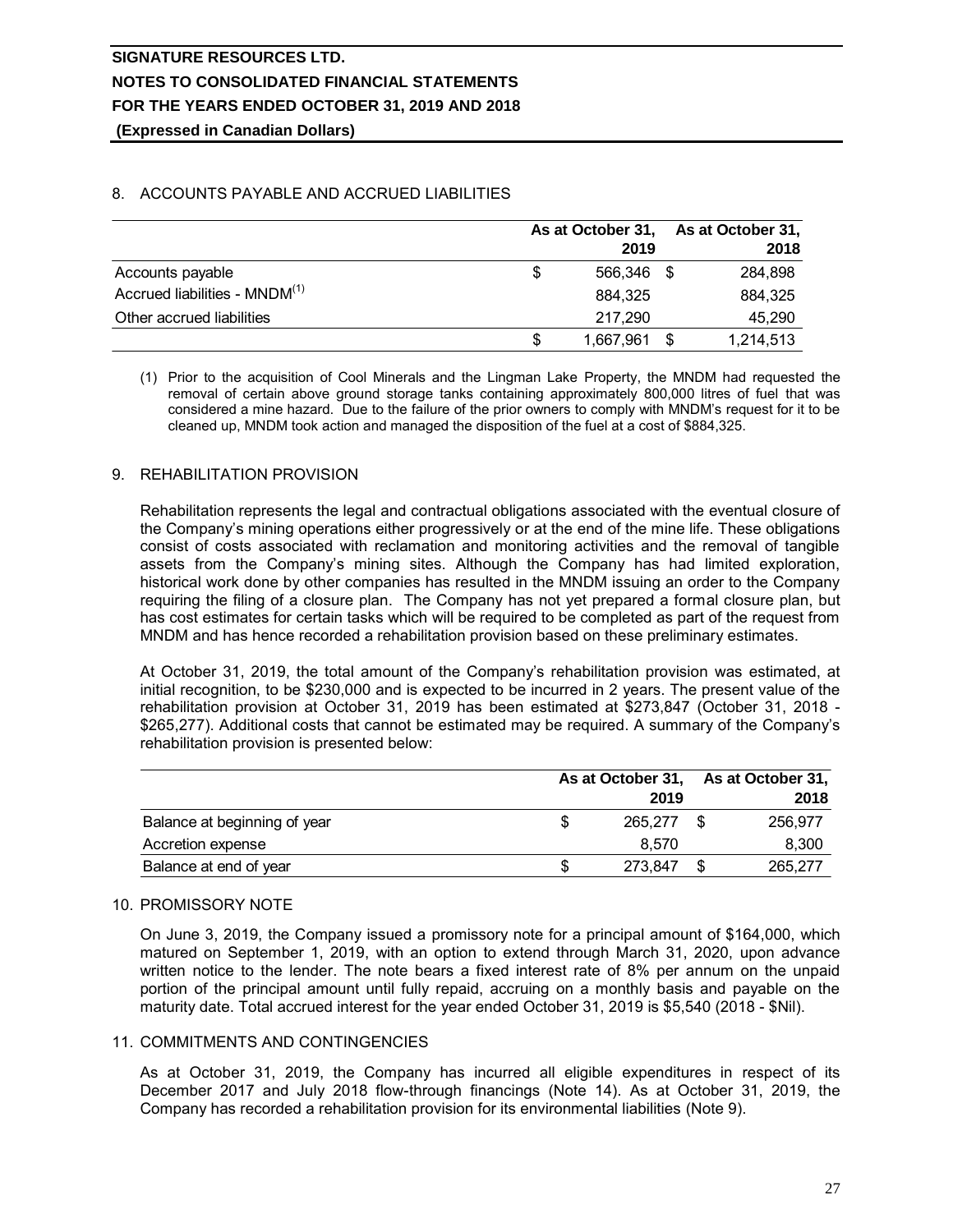# 12. MANAGEMENT OF CAPITAL

The Company considers its capital structure to include the components of shareholders' equity. Management's objective is to ensure that there is sufficient capital to minimize liquidity risk and to continue as a going concern. As the Company's properties are in the exploration and evaluation stage, the Company is currently unable to self-finance its operations. Although the Company has been successful in the past in obtaining financing through the sale of equity securities, there can be no assurance that the Company will be able to obtain adequate financing in the future, or that the terms of such financings will be favourable.

The Company's capital management objectives, policies and processes have remained unchanged during the years ended October 31, 2019 and 2018. The Company is not subject to any capital requirements imposed by a lending institution or regulatory body, other than of the TSX Venture Exchange ("TSXV") which requires adequate working capital or financial resources of the greater of (i) \$50,000 and (ii) an amount required in order to maintain operations and cover general and administrative expenses for a period of 6 months.

## 13. FINANCIAL INSTRUMENTS

## *Categories and fair value of financial instruments*

The Company's financial instruments consist of cash, amounts receivable, accounts payable and accrued liabilities and a promissory note. The carrying values of the Company's short-term financial assets and liabilities approximate their fair values due to their short periods to maturity.

The following table summarizes the categories and fair values of the Company's financial instruments:

| mstruments.                              |              |                       |                        |                   |  |  |  |
|------------------------------------------|--------------|-----------------------|------------------------|-------------------|--|--|--|
| As at October 31, 2019                   |              |                       |                        |                   |  |  |  |
|                                          |              | <b>Carrying Value</b> |                        | <b>Fair Value</b> |  |  |  |
|                                          | <b>FVTPL</b> | <b>FVTOCI</b>         | <b>Amortized Costs</b> | Total             |  |  |  |
| <b>Financial Assets and Liabilities</b>  |              |                       |                        |                   |  |  |  |
| Cash                                     |              |                       | 267,639                | 267,639           |  |  |  |
| Amounts receivables                      |              | ٠                     | 29,377                 | 29,377            |  |  |  |
| Accounts payable and accrued liabilities |              |                       | 1,667,961              | 1,667,961         |  |  |  |
| Promissory note                          |              |                       | 169.540                | 169.540           |  |  |  |

#### **As at October 31, 2018**

| Promissory note                          |              |                       | 109.340                | 109.340           |
|------------------------------------------|--------------|-----------------------|------------------------|-------------------|
|                                          |              |                       |                        |                   |
| As at October 31, 2018                   |              |                       |                        |                   |
|                                          |              | <b>Carrying Value</b> |                        | <b>Fair Value</b> |
|                                          | <b>FVTPL</b> | <b>FVTOCI</b>         | <b>Amortized Costs</b> | Total             |
| <b>Financial Assets and Liabilities</b>  |              |                       |                        |                   |
| Cash                                     | -            |                       | 461.921                | 461.921           |
| Amounts receivables                      |              |                       | 91.925                 | 91.925            |
| Accounts payable and accrued liabilities |              |                       | 1,214,513              | 1,214,513         |
| Promissory note                          |              |                       |                        |                   |

## Credit Risk

Financial instruments that potentially subject the Company to concentrations of credit risks consist principally of cash. To minimize the credit risk on cash the Company places the instrument with a high credit quality financial institution.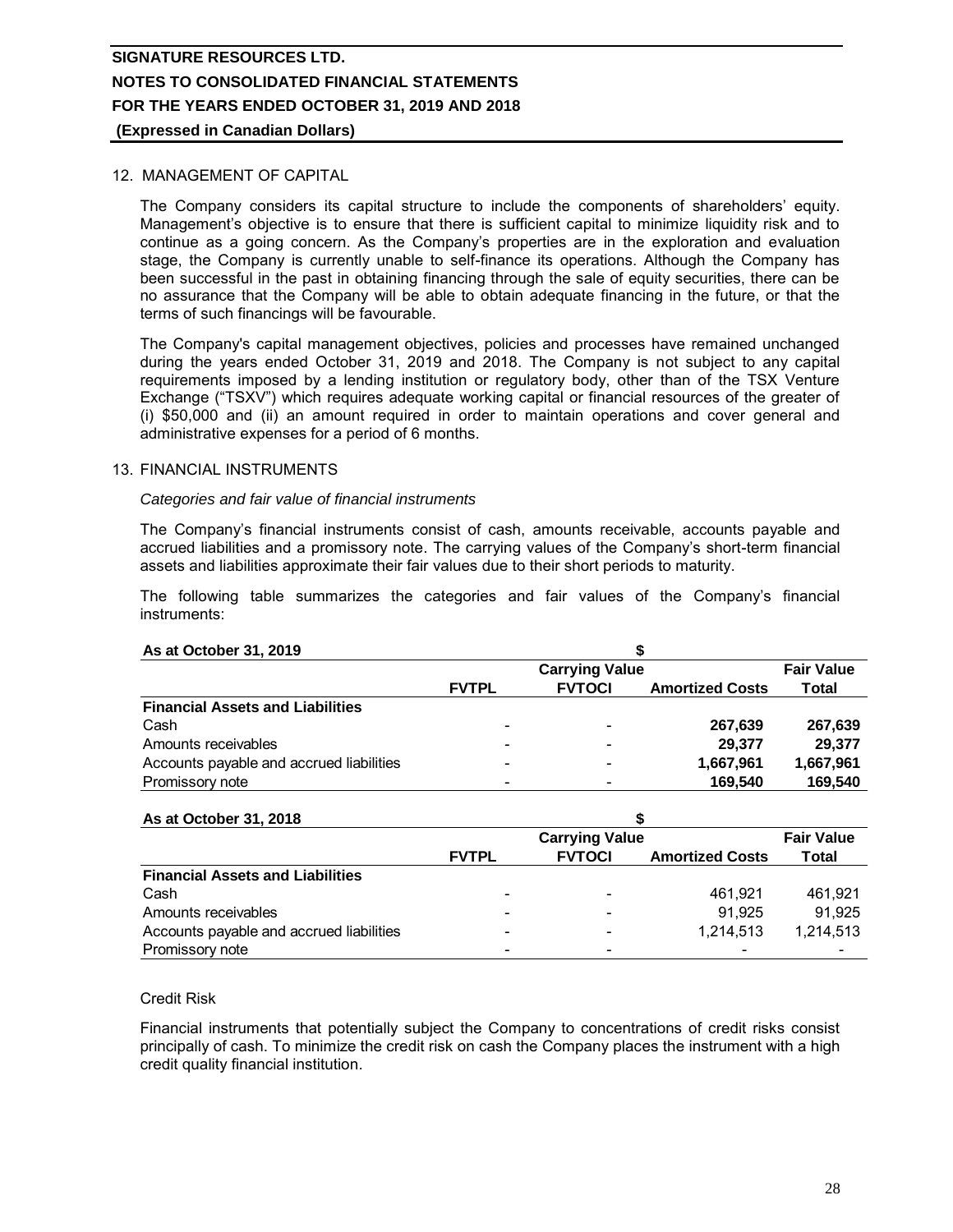# 13. FINANCIAL INSTRUMENTS (Continued)

#### Liquidity Risk

The Company ensures its holding of cash is sufficient to meet its short-term general and administrative expenditures. All of the Company's financial liabilities have contractual maturities of 30 days or less or are due on demand and are subject to normal trade terms. The Company does not have investments in any asset backed commercial paper or similar instruments. The contractual maturities of financial liabilities are as follows:

|                                          | Carrying  | Contractual    |               |              | $2$ to 5                 |                |
|------------------------------------------|-----------|----------------|---------------|--------------|--------------------------|----------------|
|                                          | amount    | cash flows     | Within 1 year | 1 to 2 years | vears                    | 5+ years       |
| Accounts payable and accrued liabilities | 1.667.961 | \$<br>.667.961 | 1,667,961     |              |                          | $\blacksquare$ |
| Promissory note                          | 169.540   | 169.540        | 169.540       |              |                          |                |
|                                          | 1,837,501 | .837.501       | 1,837,501     |              | $\overline{\phantom{a}}$ |                |

#### Foreign Exchange Risk

The Company does not have significant foreign exchange risk as most of its transactions are in Canadian dollars.

#### Interest Rate Risk

The Company is not exposed to significant interest rate risk as the interest on the promissory note is a fixed rate.

## Commodity Price Risk

The Company is exposed to price risk with respect to commodity prices. The Company's ability to raise capital to fund exploration and development activities may be subject to risks associated with fluctuations in the market price of commodities. Management closely monitors commodity prices, individual equity movements, and the stock market to determine the appropriate course of action to be taken by the Company.

# 14. DEFERRED PREMIUM ON FLOW-THROUGH SHARES

The premium paid for flow-through shares in excess of the market value of the shares without the flow-through features is initially recognized as a liability. The liability is subsequently reduced and recorded in the consolidated statements of loss on a pro-rata basis based on the corresponding eligible expenditures that have been incurred. During the year ended October 31, 2018, total premium liability of \$157,000 and \$108,889, were recognized in respect of the December 2017 and July 24, 2018 flow-through financing, respectively (Note 7).

During the year ended October 31, 2019, \$Nil (2018 - \$274,638) of the deferred premium liability was recognized as income in the consolidated statements of loss and comprehensive loss.

As at October 31, 2019, the total premium liability remaining was \$Nil (October 31, 2018 - \$Nil) and total remaining commitment was \$Nil (October 31, 2018 - \$Nil) (Note 11).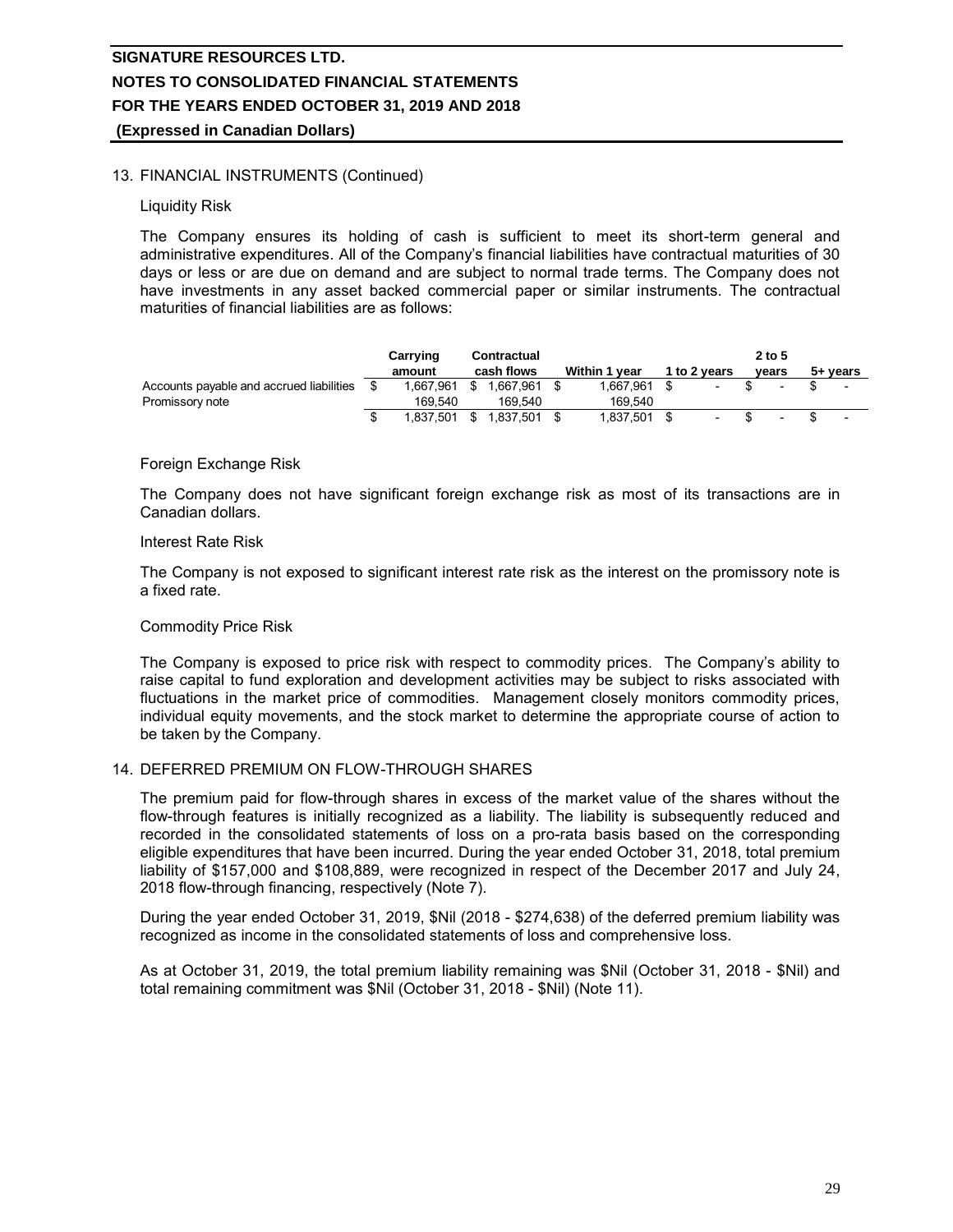## 15. INCOME TAXES

a) Provision for Income Taxes

Major items causing the Company's effective income tax rate to differ from the combined Canadian federal and provincial statutory rate of 26.5% (2018 - 26.5%) were as follows:<br>2019 2018 federal and provincial statutory rate of 26.5% (2018 - 26.5%) were as follows:

|                                                                                                    | 2019      | 2018       |
|----------------------------------------------------------------------------------------------------|-----------|------------|
|                                                                                                    | \$        | \$         |
| Loss before income taxes                                                                           | (746,232) | (520, 344) |
| Expected income tax recovery based on statutory rate<br>Adjustment to expected income tax benefit: | (210,000) | (173,000)  |
| Non-deductible expenses and other                                                                  | 22,000    | (1,000)    |
| Change in unrecorded deferred tax asset                                                            | 188,000   | 174,000    |
| Deferred income tax provision (recovery)                                                           |           |            |

## (b) Deferred Income Taxes

| (b) Deferred income Taxes                                         |           |           |
|-------------------------------------------------------------------|-----------|-----------|
| The following are recognized deferred tax assets and liabilities: |           |           |
|                                                                   | 2019      | 2018      |
|                                                                   | \$        | \$.       |
| Exploration and evaluation assets                                 | (228,000) | (282,000) |
| Non-capital loss carry-forwards                                   | 228,000   | 282,000   |
| Deferred income tax liability                                     |           |           |

| Deferred income tax assets have not been recognized in respect of the following deductil<br>temporary differences: |           |           |
|--------------------------------------------------------------------------------------------------------------------|-----------|-----------|
|                                                                                                                    | 2019      | 2018      |
|                                                                                                                    | S         | \$        |
| Non-capital loss carry-forwards                                                                                    | 2,174,000 | 1,523,000 |
| Share issue costs                                                                                                  | 84.000    | 181,000   |
| Other temporary differences                                                                                        | 450,000   | 47,000    |
| Total                                                                                                              | 2,708,000 | 1,751,000 |

The tax losses expire from 2030 to 2039. The other temporary differences do not expire under current legislation.

Deferred tax assets have not been recognized in respect of these items because it is not probable that future taxable profit will be available against which the Company can use the benefits.